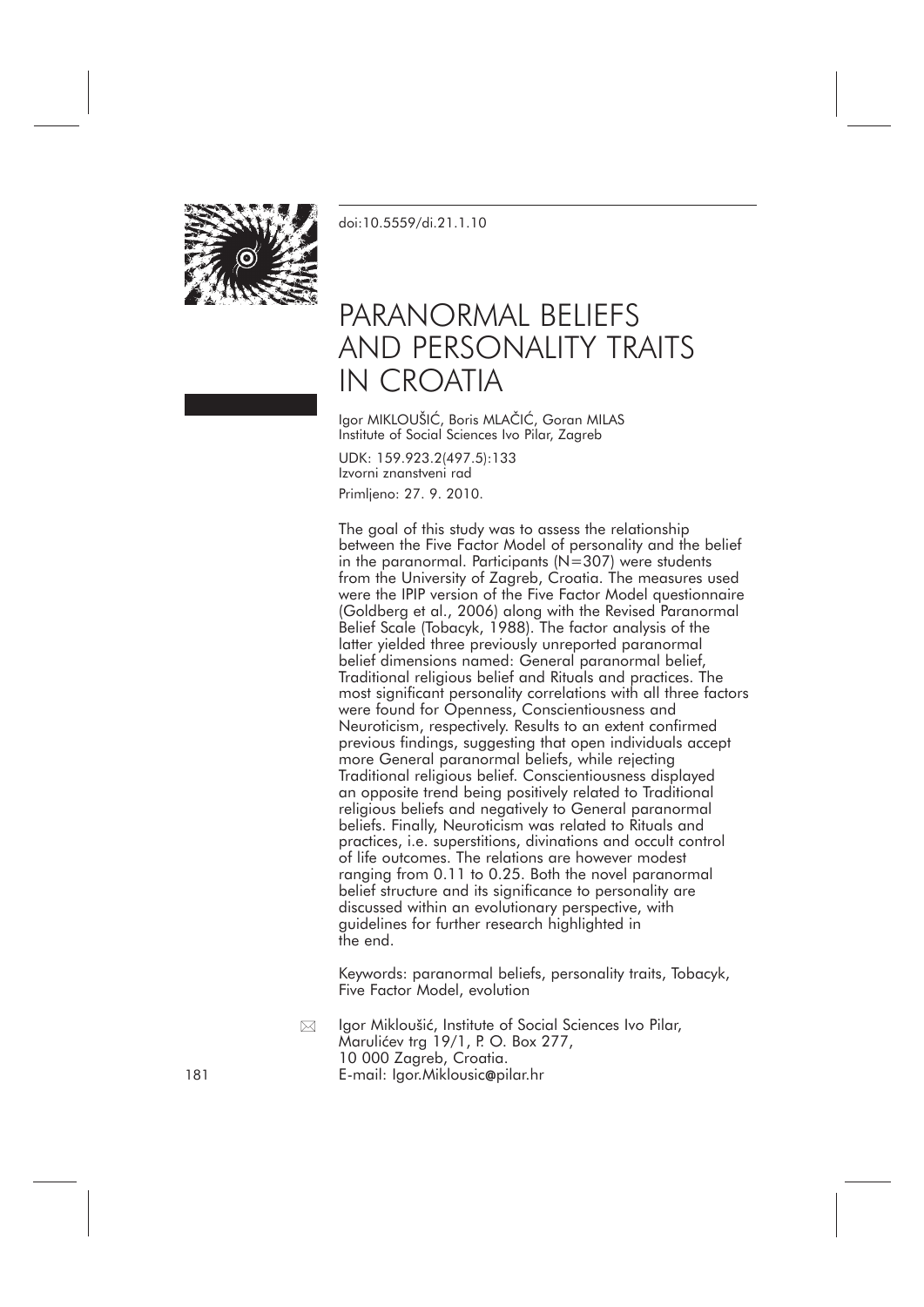# **INTRODUCTION**

From ghosts to haunted houses and lucky rabbit paws, paranormal beliefs are fascinating phenomena. Gallup polls show that about three in four Americans profess at least one paranormal belief (Moore, 2005) with possession by the devil (41%), extra sensory perception (41%) and haunting (37%) being currently most popular. In Croatia, although more moderate, the results differ only slightly, with one out of four people believing in the possession by the devil, lucky charms and ghosts (Marinović-Jerolimov, 2005). However, despite a rather large body of research dealing with these phenomena (for overview see Irwin, 1993, 2009), the contribution of personality to formation and persistence of paranormal beliefs has not been adequately explored. Studies on this subject have been hindered by conceptual and methodological issues, making the available findings for the most part uninterpretable and inconclusive. The aim of our study was therefore to explore the dimensionality of paranormal beliefs in a Croatian student sample and examine the relations between paranormal beliefs and personality dimensions using two of the most widely used and validated measures from both fields.

#### **Paranormal beliefs; Defining and measuring an elusive concept**

Psychological research into the paranormal is as old as psychology itself, with William James, known as the father of North American psychology, being a prominent researcher into the supernatural (Coon, 1992). Regardless of its historic roots however, the progress of paranormal belief research has been slow, hindered mostly by the lack of consensus on the object of the study. What started as an exploration of superstitions (Irwin, 2009), soon grew to include various other constructs, but without any agreement over exactly what should be considered paranormal belief. The latest definition suggested they pertain to phenomena not empirically attested to the satisfaction of the scientific establishment, with the addition of arising in a broader community as a non-scientific commonsense endeavor to account for anomalous experiences (Irwin, 2009). Nevertheless, a consensus is far from being reached, making it a source of significant confusion between the researchers, and causing the construct of paranormal beliefs to be considered a methodological nightmare. A plethora of available questionnaires (e.g. Gallagher et al., 1994; Thalbourne & Delin, 1993; Tobacyk, 1988) also differ significantly in their views on dimensionality and the scope of paranormal beliefs. This in turn makes comparison of the findings from studies using different measures extremely questionable. Fortunately, a some-182 what informal agreement has been achieved with the (Revised)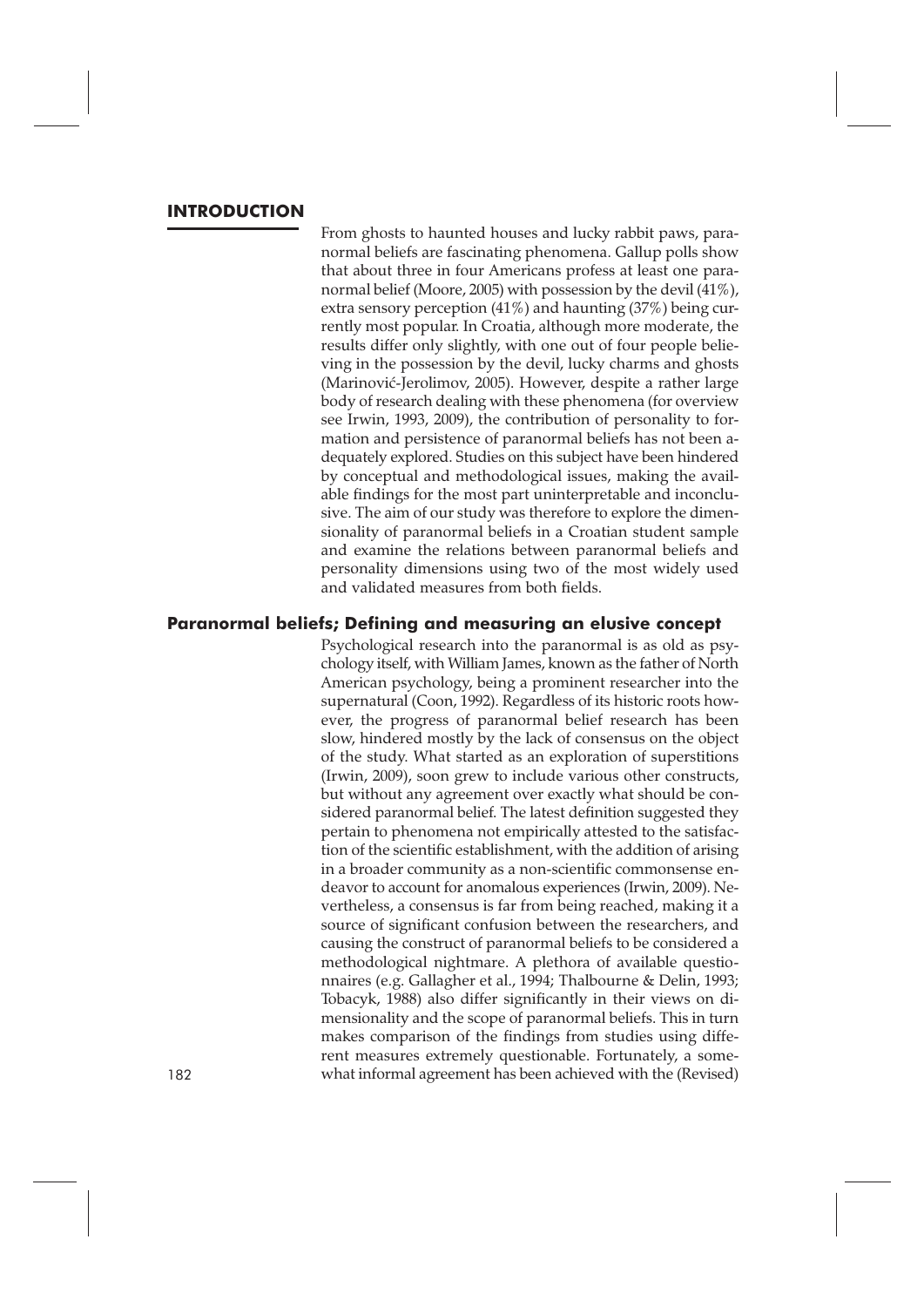MIKLOUŠIĆ, I., MLAČIĆ, B., MILAS, G.: PARANORMAL BELIEFS... Paranormal Belief Scale (RPBS) conceived by Tobacyk and Milford (1983; Tobacyk, 1988) and used in most of the studies on paranormal belief since the mid eighties (Irwin, 1993, 2009; Lawrence, 1995a). Out of a variety of items included, the authors (Tobacyk & Milford, 1983) extracted seven broad factors they considered to represent seven distinct dimensions of paranormal belief. The factors were named; Traditional religious beliefs, Psi, Witchcraft, Superstition, Spiritualism, Extraordinary life forms and Precognition. Although still accepted by some researchers, the seven dimensions were later thoroughly criticized for being logically and empirically unfounded (Lawrence, 1995a; 1995b). However, the liberal criteria of inclusion allowed for the scale to be considered a reliable taxonomy of paranormal beliefs, enabling various other researchers to explore the structure of the RPBS in search of broader and theoretically more valid dimensions. The suggestions varied from five (Lawrence & De Cicco, 1997; Lawrence et al., 1997), four (Hartman, 1999) and two (Lange et al., 2000), to even one latent factor (Thalbourne et al., 1995). Unfortunately, all of these proposed structures have been poorly empirically tested, and for the most part without any theoretical explanation. This made the dimensionality of paranormal beliefs still an open issue. Especially since there have been indications that the structure of paranormal beliefs, assessed with RPBS, is culturally dependent (Díaz-Vilela & Álvarez-González, 2004; Tobacyk & Thomas, 1997).

#### **Origins of paranormal beliefs and the role of personality**

Besides the dimensionality, another significant issue in understanding paranormal beliefs are the highly inconsistent results regarding the relationship with various personality characteristics. Five major factors of personality (Costa & McCrae, 1992) are amongst the most neglected domains in that aspect. Much of the early research with personality correlations of paranormal belief focused on smaller scope constructs such as locus of control (Tobacyk & Milford, 1983), and sensation seeking (Tobacyk & Milford, 1983) dogmatism (Alcock & Otis, 1980; Thalbourne et al., 1995), narcissism (Tobacyk & Mitchell, 1987) and even psychopathological indices like schizotipy (Goulding, 2005; Tobacyk and Wilkinson, 1990), manic-depression (Thalbourne & French, 1995) and schizophrenia (Thalbourne, 1994). However, with regard to the now widely accepted and almost paradigmatic, Five Factor Model of personality (Costa & Mc-Crae, 1992), there hasn't been much research that we could relate to or draw instances from. Even studies dealing with somewhat comparable dimensions of personality (e.g. Eysenck's 183 PEN, 1991) have been few in between, and their findings were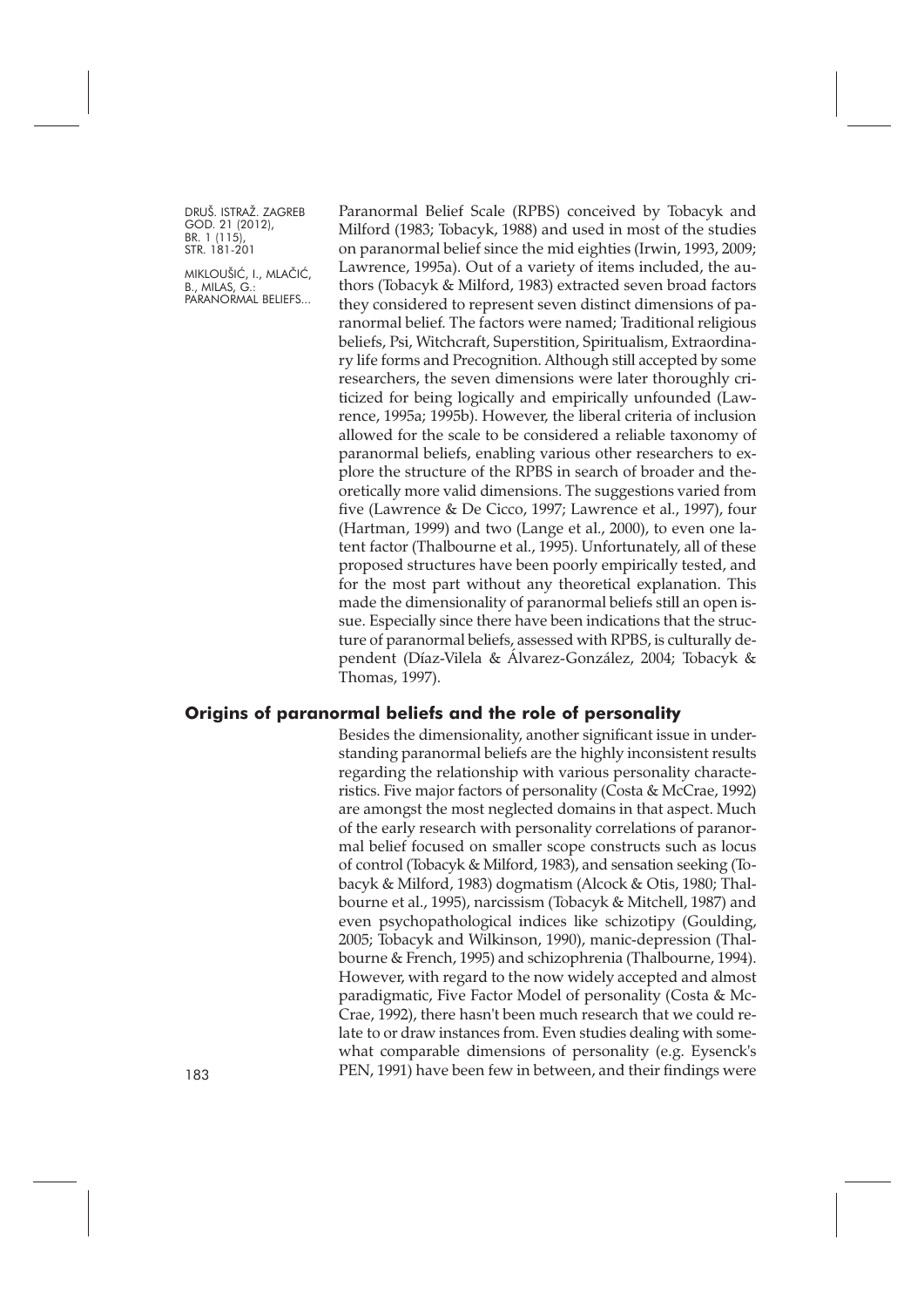MIKLOUŠIĆ, I., MLAČIĆ, B., MILAS, G.: PARANORMAL BELIEFS...

always highly inconsistent. For example, even though there has been some evidence on paranormal believers being more extraverted (Thalbourne & Haraldsson, 1980), all subsequent research using different measures of paranormal beliefs and personality found no such relation (e.g. Rattet & Bursik, 2001; Thalbourne et al., 1995). On the other hand, the dimension that has found the most support in being related to paranormal beliefs is Neuroticism. Windholz and Diamant (1974) were the first to characterize believers in paranormal as impulsive, reflective, neurotic and even schizoid, as opposed to controlled, practical, and well-adjusted non-believers. That finding was later replicated using various measures of both Neuroticism and paranormal belief (e.g. Gallagher et al., 1994; Thalbourne et al., 1995). In more recent studies, Neuroticism was found to be the best predictor of paranormal beliefs within Eysenck's three factor model (Williams et al., 2007), a significant predictor of both positive and negative superstitions (Wiseman & Watt, 2004), astrology (Fichten & Sunerton, 1983), and a useful predictor of magical-religious beliefs in a large Finnish sample (N=3261) (Lindeman & Aarnio, 2006). Despite the majority of confirming studies, some nevertheless found no relationship between Neuroticism and paranormal beliefs (e.g. MacDonald, 2000; Tobacyk, 1982). It is also worth noting that Neuroticism is one of the dimensions of the Five Factor model most consistently related to religiosity (Saroglou, 2002; Saroglou & Jaspard, 2000). Despite the statistically significant relation however, the direction has been both positive and negative, making it difficult to interpret. Studies exploring Conscientiousness and Agreeableness as correlates of paranormal belief have been somewhat more consistent, albeit very scarce. Surprisingly, although those two dimensions play a major role in explaining the relationship between religiousness and personality (see Saroglou, 2002), and efficiently differentiate traditional religious beliefs from more spiritual approaches to religion (Saucier, 2000; Saucier & Skrzypiska, 2006), their relation to other paranormal beliefs has not been well documented. In those rare studies only Conscientiousness was shown to have a negative relation to paranormal belief (i.e. Egan et al., 1999). Finally, Openness to experience, characterized by receptiveness to new ideas, approaches, and experiences (McCrae & Costa, 1997), was also fairly consistently shown to correlate with general paranormal belief (Egan et al., 1999; MacDonald, 2000; Smith et al., 2009). However, as with all other dimensions, the diverse measures of both personality and paranormal beliefs used, along with a small number of studies conducted, make it impossible to conclusively determine the relevance of this personality dimension in explaining and predicting paranor-184 mal beliefs.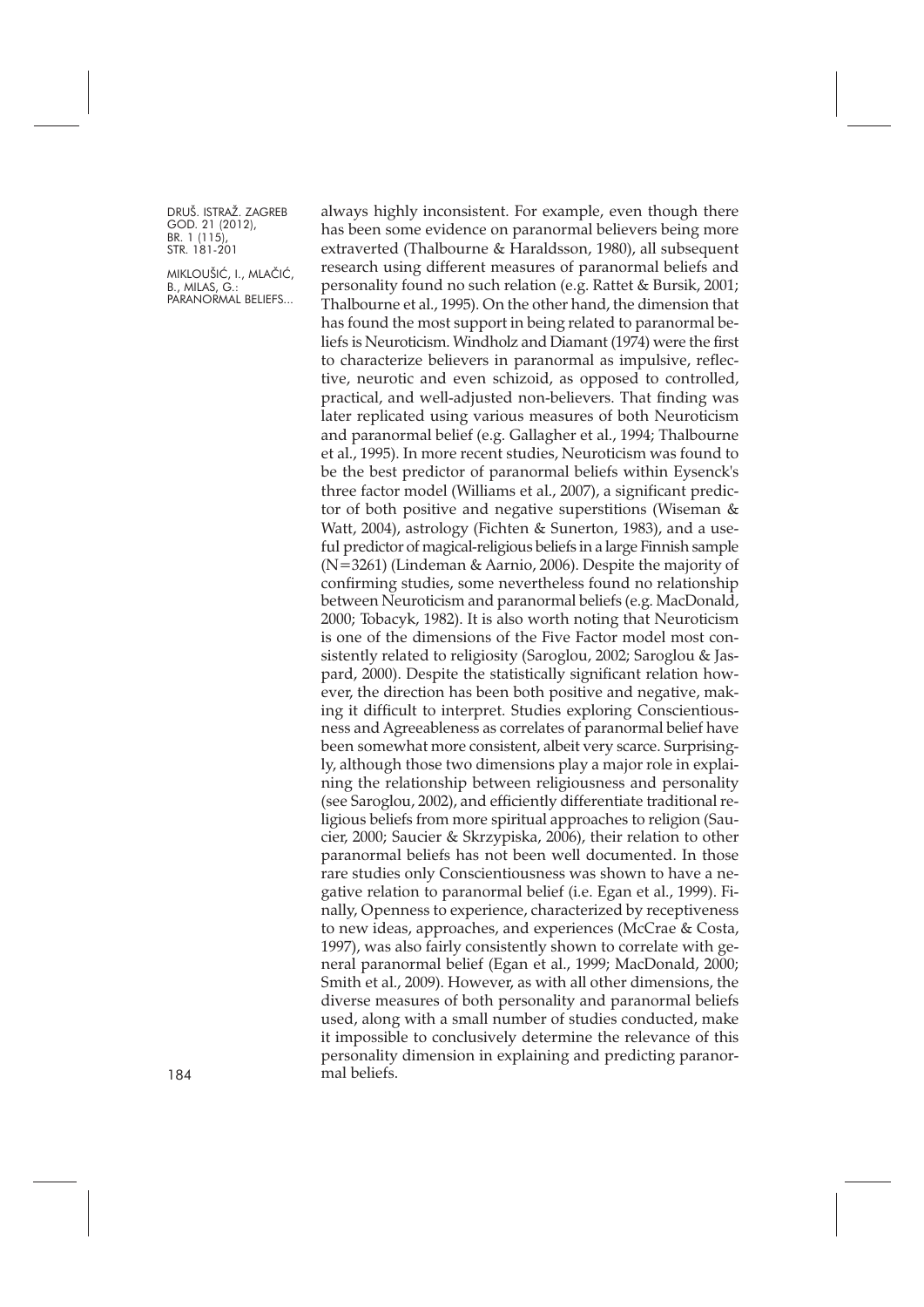MIKLOUŠIĆ, I., MLAČIĆ, B., MILAS, G.: PARANORMAL BELIEFS...

Due to the above stated issues, the two problems addressed in our study were; the structure of the RPBS; and the relation between paranormal belief and personality. The first problem is an important one, since there is still little agreement between the researchers on the number of dimensions defining paranormal beliefs. Overestimating as well as underestimating the number of distinct constructs within the RPBS could pose a threat in an attempt to find real relationships with personality dimensions and explain them in a theoretically sound way. With regard to the second problem, we can put forth several hypotheses. Firstly, due to the lack of significant findings in recent studies, conducted with somewhat comparable measures (e.g. Williams et al., 2007), we do not expect to find a significant relationship between paranormal beliefs and extraversion. Furthermore, as Agreeableness and Conscientiousness dimensions have seldom been studied outside of traditional religious beliefs, our inferences can be made mostly on the basis of prior religiosity research. In that regard, we could expect Conscientiousness to be positively correlated to traditional religious beliefs (Saroglou, 2002). This is presumed due to conscientious people being characterized by impulse control, need for orderliness, and low flexibility (Costa & McCrae, 1992). Also, since all other paranormal beliefs are usually labeled as unconventional or even bizarre, it is sound to presume that negative correlation would be found between those scales and Conscientiousness (Egan et al., 1999). Regarding Agreeableness, which emphasizes both compliance and prosocial tendencies, we could presume that if adherence to traditional authority-based religion were strongly normative in a culture, endorsement of attitudes representing doctrines of this religion should become highly desirable for individuals and thus more related to this dimension (Saucier & Skrzypiska, 2006). Since the population of Croatia is predominantly Catholic, the measurement of tradition-oriented religiousness should become strongly affected by desirability responding, and thus related to an extent to Agreeableness. Furthermore, the prosocial tendencies displayed by the Agreeableness dimension, should manifest themselves through a benevolent worldview promoted by various spiritual claims. These presumptions are supported by the prior positive relationship with both traditional and spiritual dimensions of religiosity (Saroglou, 2002; Saucier, 2000; Saucier & Skrzypiska, 2006), and could imply a positive relation of Agreeableness with Traditional religious belief and Spiritualism subscales of RPBS. Since it has been implied how a need for security could be the underlying cause of more neurotic people adopting paranormal beliefs (Thal-185 bourne et al., 1995), we also expect to find a significant corre-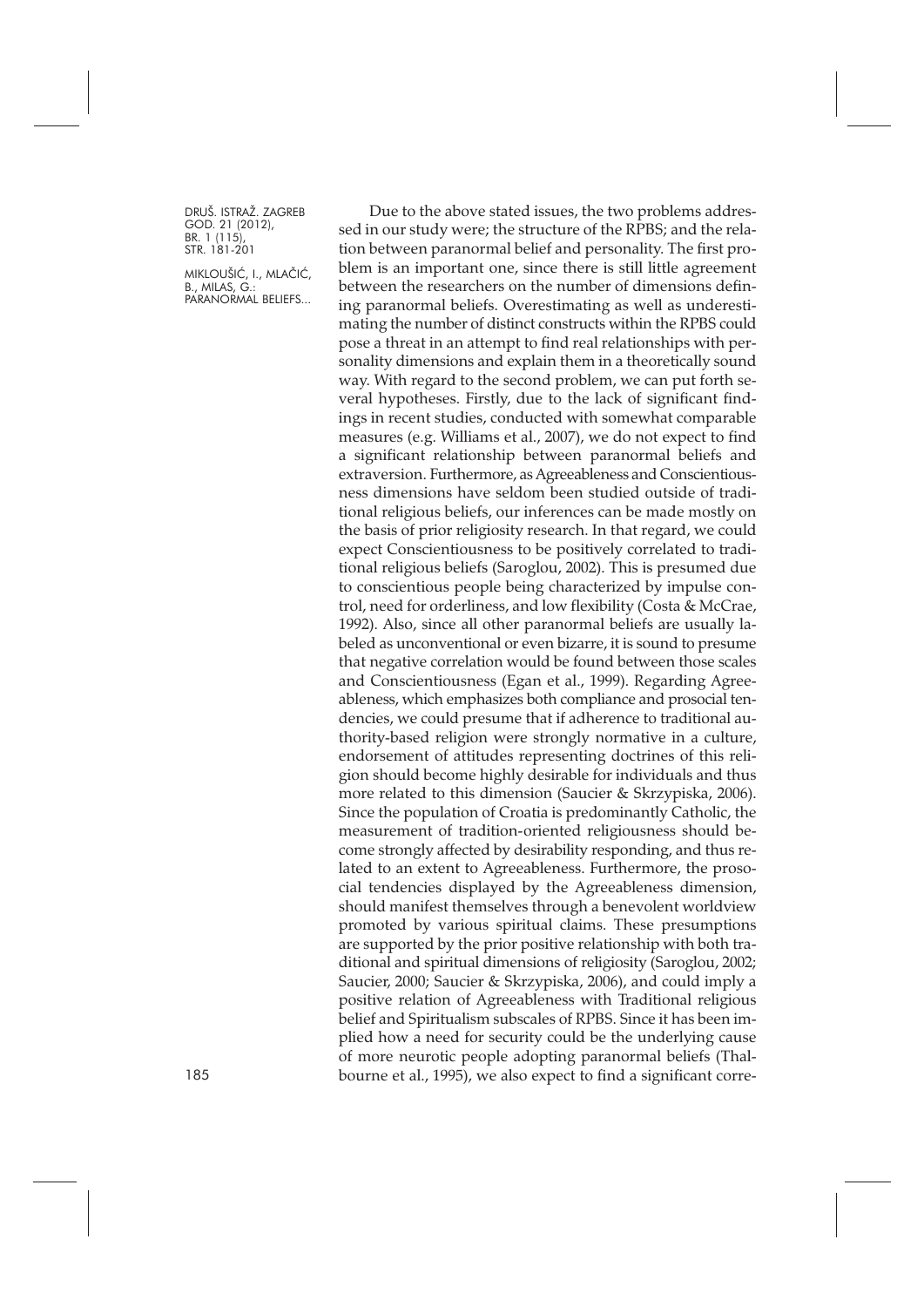MIKLOUŠIĆ, I., MLAČIĆ, B., MILAS, G.: PARANORMAL BELIEFS... lation between Neuroticism and paranormal beliefs. More specifically, Neuroticism is presumed to be most strongly correlated with Superstition, Traditional religious beliefs and possibly Precognition, as those subscales imply a certain determination, predictability and a sense of control. However, Neuroticism has also been negatively related to Religious fundamentalism and Orthodoxy (Saroglou, 2002), making it difficult to formulate adequate predictions on the direction of this relationship. Finally, a more precise hypothesis can be made in regard to the Openness dimension. This dimension has been the most important predictor of religiosity (Saucier & Skrzypińska, 2006), and paranormal beliefs (Egan et al., 1999; Mac-Donald, 2000; Smith et al., 2009) within the Five Factor Model. Presumably, receptiveness to new ideas, approaches, and experiences as captured by the Openness factor (McCrae & Costa, 1997), leads away from traditionally rigid religious beliefs and toward more stimulating beliefs and worldviews. We therefore expect Openness to be negatively related to Traditional paranormal belief while positively related to all concepts regarding Psi, Spirituality, Precognition, and Extraordinary life forms.

#### **METHOD**

#### **Participants**

The participants were 307 undergraduate students from the University of Zagreb, of whom 88.3% were women. The average age of participants was 21.9 years (SD = 2.5, range 19 – 45). All participants were students of social and humanistic disciplines, most of them studying psychology  $(N=217)$  and educational-rehabilitation sciences (N=59). The majority (78.4%) reported being Christian, with 16.1% being atheist or agnostic, and the rest reported some other religious affiliation. The study was conducted in classroom settings. Subjects were approached at the beginning of the class and asked to participate in the study. Participation was voluntary, and the subjects willing to participate were given enough time to fill out included measures. Although fairly common and comparable to most of the studies on this subject, we must note that this was a convenience sample which could have an effect on the results.

#### **Measures**

Paranormal beliefs were measured using the Revised Paranormal Belief Scale (RPBS) by Tobacyk (1988). The 26-item scale provides a result on seven dimensions of paranormal beliefs: Traditional religious belief (e.g. *There is a devil*), Psi (e.g. *A person's thoughts can influence the movement of a physical object*), 186 Witchcraft (e.g. *Witches do exist*), Superstition (e.g. *Black cats can*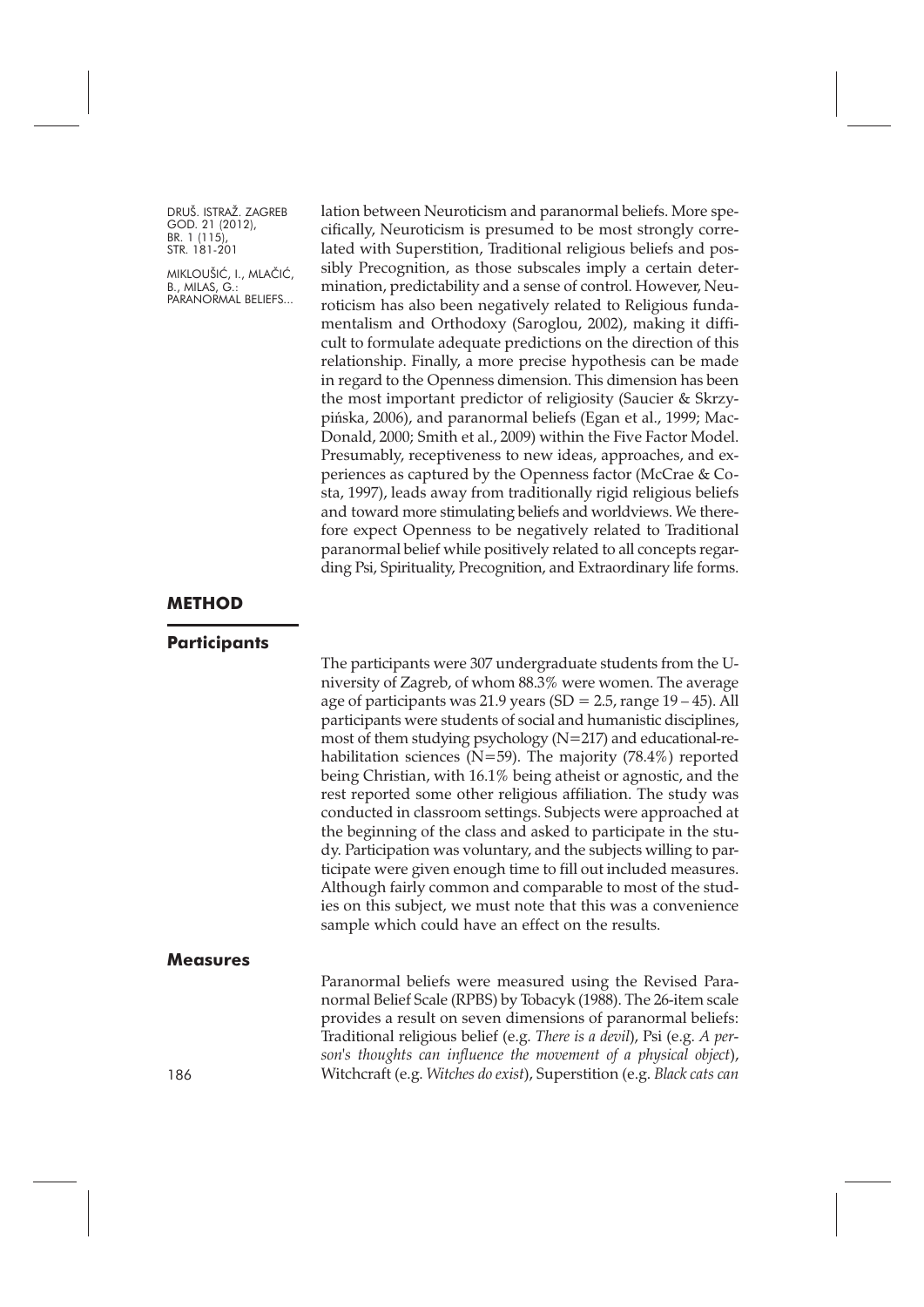MIKLOUŠIĆ, I., MLAČIĆ, B., MILAS, G.: PARANORMAL BELIEFS... *bring bad luck*), Spiritualism (e.g. *Your mind and soul can leave your body and travel*), Extraordinary life forms (e.g. *The Loch Ness monster of Scotland exists*) and Precognition (e.g. *Astrology is the way to accurately predict the future*). The responses are scored on a seven-point Likert scale. Higher rating indicates stronger endorsement on all but one item from the Psi subscale (23. Mind reading is not possible) which in turn needs to be negatively scored (Tobacyk & Milford, 1983). The sum of all items is indicative of a general tendency to adopt paranormal belief, while subscales can be used to measure specific dimensions of paranormal belief (Tobacyk, 1988). Since this was the first use of this scale in Croatia, in order to assure the adequacy of translation, a standard translation/back-translation procedure was conducted by the authors. During this procedure none of the items were perceived as culturally unrecognizable and unfamiliar, therefore no items were replaced. The only slight reformulation was in renaming the "Abominable snowman of Tibet" to "Yeti", since the former has no direct translation in Croatian.

Personality factors were assessed by a 50-item International Personality Item Pool (IPIP, Goldberg et al., 2006; http://ipip. ori.org/) aimed to measure Costa and McCrae's (1992) Five Factor Model. This measure consists of 50 short statements in which every dimension: Neuroticism, Extraversion, Agreeableness, Conscientiousness and Openness, are represented by 10 items. We decided to use the Five Factor oriented IPIP measure, in order to include the Openness dimension, which in the Big Five structure is replaced by Intellect. Although there is a significant overlap between the two dimensions (Saucier, 1992), we chose the former due to the number of existing studies regarding its relationship to the paranormal beliefs. The IPIP measure was validated on a Croatian sample by Mlačić and Goldberg (2007), while Gračanin, Kardum and Krapić (2004) adapted the Openness scale. Both adaptations replicated previous findings on the dimensionality of the measures, and showed high reliabilities of all the subscales on the Croatian sample.

#### **RESULTS**

#### **Factor structure of the RPBS (Tobacyk, 1988)**

We focused on the exploration of the original Tobacyk's seven factor structure using the principal axis factor analysis with oblique rotation. In the original study by Tobacyk and Milford (1983), the authors used varimax rotation in their analysis. However, due to subsequent criticism showing high scale intercorrelations, along with lack of theoretical explanation which would 187 support the orthogonality (Lange et al., 2000; Lawrence et al.,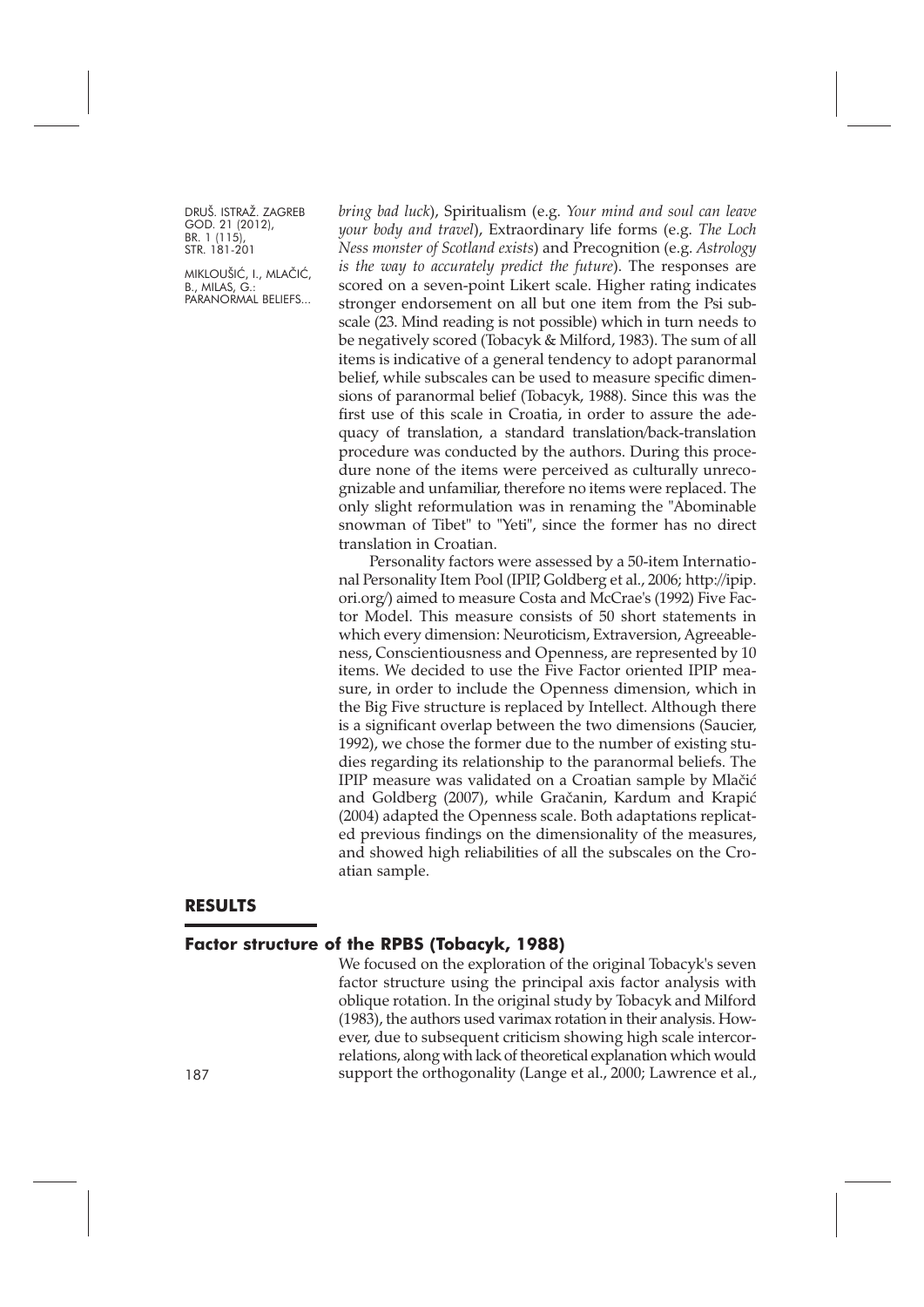MIKLOUŠIĆ, I., MLAČIĆ, B., MILAS, G.: PARANORMAL BELIEFS... 1997; Lawrence & De Cicco, 1997), a consensus on scales not being orthogonal has been reached (Lawrence et al., 1997; Tobacyk & Thomas, 1997).

As hypothesized, our analysis yielded an interpretable seven factor oblique structure accounting for 69.7% of the variance, which is in accordance with previous assertions (Tobacyk & Milford, 1983).1 Furthermore, most of the items loaded on their intended factors with the exception of items that have been problematic in the past studies. More specifically, item 23 from the Psi subscale, being the only item in negative form, which was not correlated with the rest of the scale in a Spanish sample (Díaz-Vilela & Álvarez-González, 2004); items 26 and 21 are both part of the Precognition subscale extensively criticized by Lawrence (1995a) for being composed of two different factors (Tobacyk et al., 1989) mainly precognitive systems (i.e. astrology) and gifted persons (i.e. clairvoyants); and item 20 (There is life on other planets) from the Extraordinary life forms subscale that was argued not to represent paranormal belief but a scientific probability (Lawrence, 1995a). However, the seven factor structure did not prove to be the most suitable factor solution for our data due to both the Scree test (Cattell, 1966) and Horn's (1965) Parallel analysis criteria. We noted a clear discontinuity in the sizes of the eigenvalues between the third and the fourth factor (Figure 1), indicating that the three factor structure should be extracted. This was also confirmed by subsequent parallel analysis that showed all eigenvalues after the third could have been produced by chance. We therefore proceeded with the extraction of the three factors using the principal axis factor analysis with oblique rotation.

 $\supset$  FIGURE 1 Plot of the eigenvalues<br>on the whole sample<br>using Principal Axis<br>Factoring

<sup>1</sup> Due to space<br>limitations, the seven-<br>-factor structure of<br>paranormal beliefs paranormal beliefs<br>was omitted from the<br>text. Interested<br>researchers can obtain<br>detailed results on the<br>psychometric<br>properties of the RPBS from the first author upon request.



This factor analysis (Table 1) yielded an interpretable three factor structure explaining 52.47% of the total variance. Upon examination of the item structure, the three factors were named General paranormal belief (GPB), Traditional religious belief (TRB), and Rituals and practices (RAP).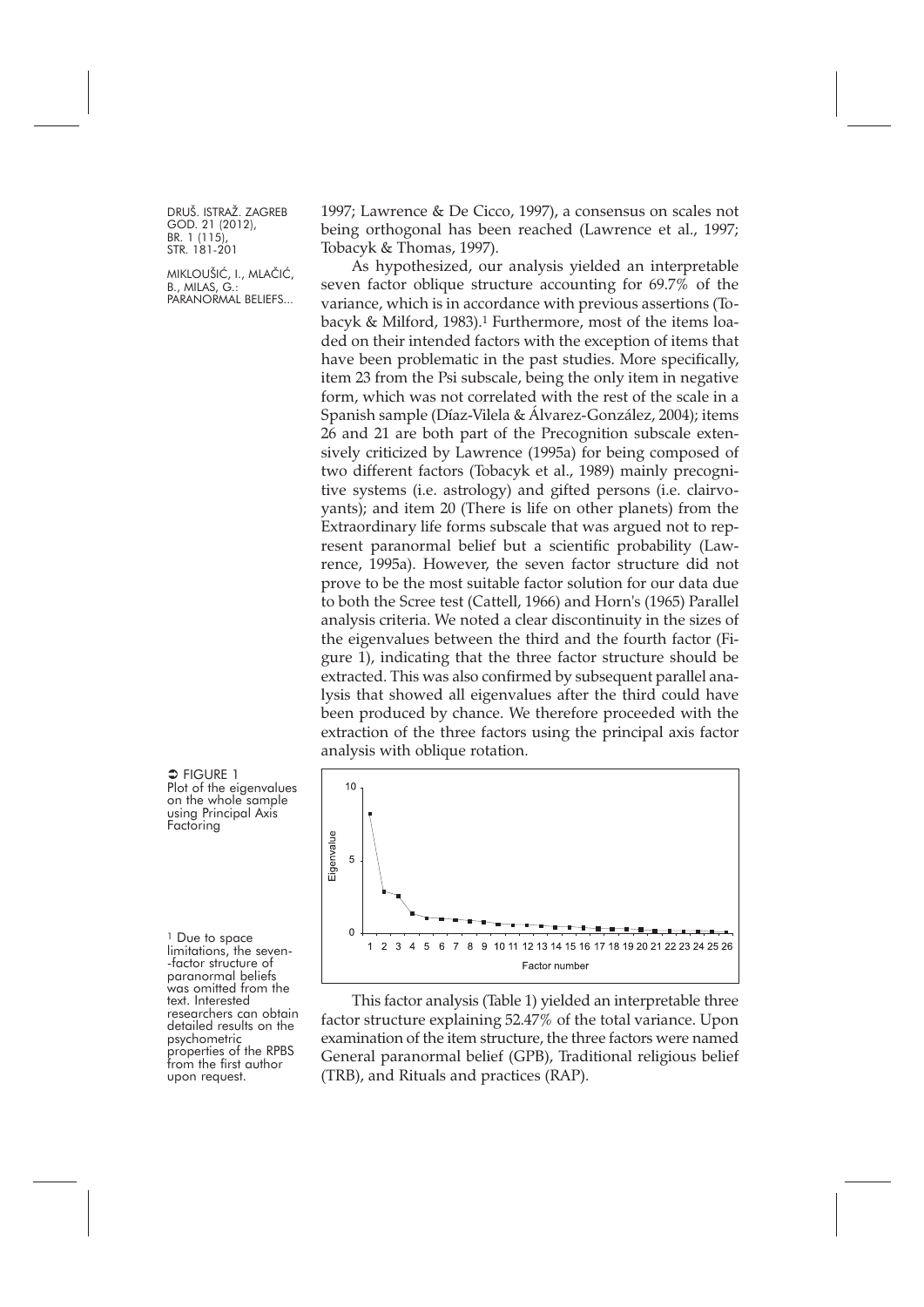|     | Items                                                                            | General<br>paranormal<br>belief | Traditional<br>religious<br>belief | Rituals<br>and<br>practices |
|-----|----------------------------------------------------------------------------------|---------------------------------|------------------------------------|-----------------------------|
|     | 16. A person's thoughts can influence the                                        |                                 |                                    |                             |
|     | movement of a physical object.                                                   | 0.90                            |                                    |                             |
|     | 9. Psychokinesis, the movement of objects through<br>psychic powers, does exist. | 0.88                            |                                    |                             |
|     | 2. Some individuals are able to levitate (lift) objects                          |                                 |                                    |                             |
|     | through mental forces.                                                           | 0.85                            |                                    |                             |
| 5.  | Your mind or soul can leave your body and travel                                 |                                 |                                    |                             |
|     | (astral projection).                                                             | 0.79                            |                                    |                             |
|     | 12. During altered states, such as sleep or trances,                             |                                 |                                    |                             |
|     | the spirit can leave the body.                                                   | 0.67                            |                                    |                             |
|     | 26. Some people have an unexplained ability                                      |                                 |                                    |                             |
|     | to predict the future.                                                           | 0.61                            |                                    |                             |
| 21. | Some psychics can accurately predict the future.                                 | 0.58                            |                                    | 0.35                        |
|     | 25. It is possible to communicate with the dead.                                 | 0.58                            |                                    |                             |
| 3.  | Black magic really exists.                                                       | 0.53                            | 0.32                               |                             |
|     | 19. Reincarnation does occur.                                                    | 0.51                            |                                    |                             |
| 17. | Through the use of formulas and incantations,                                    |                                 |                                    |                             |
|     | it is possible to cast spells on persons.                                        | 0.46                            |                                    |                             |
| 20. | There is life on other planets.                                                  | 0.34                            |                                    |                             |
| 6.  | The abominable snowman of Tibet exists.                                          | 0.32                            |                                    |                             |
|     | 23. Mind reading is not possible.                                                | 0.31                            |                                    |                             |
| 22. | There is a heaven and a hell.                                                    |                                 | 0.88                               |                             |
| 8.  | There is a devil.                                                                |                                 | 0.81                               |                             |
|     | 15. I believe in God.                                                            |                                 | 0.69                               |                             |
| 1.  | The soul continues to exist though the body may die.                             |                                 | 0.65                               |                             |
|     | 11. If you break a mirror, you will have bad luck.                               |                                 |                                    | 0.68                        |
| 18. | The number "13" is unlucky.                                                      |                                 |                                    | 0.67                        |
| 4.  | Black cats can bring bad luck.                                                   |                                 |                                    | 0.56                        |
| 14. | The horoscope accurately tells a person's future.                                |                                 |                                    | 0.55                        |
| 24. | There are actual cases of witchcraft.                                            |                                 |                                    | 0.53                        |
|     | 10. Witches do exist.                                                            |                                 |                                    | 0.52                        |
|     | 13. The Loch Ness monster of Scotland exists.                                    |                                 |                                    | 0.48                        |
|     | 7. Astrology is a way to accurately predict the future.                          |                                 |                                    | 0.47                        |

For clarity, only loadings  $\geq 0.30$  are indicated in the table

**O** TABLE 1<br>Three Factor Oblique--Rotated Loadings of<br>the Revised Paranormal Belief Scale<br>(Tobacyk, 1988)

In this solution, the first factor consists mostly of items from Psi and Spiritualism subscales, with Precognition, Witchcraft and Extraordinary life forms items partially included. The second factor contains only the items from Tobacyk's (1988) Traditional religious beliefs scale, whilst the third factor contains items from Superstition subscale and the rest of the items from the Precognition, Witchcraft and Extraordinary life forms subscales. The first and the third factor were most strongly correlated (0.42, p< 0.001). The correlation between the first and the second factor were smaller but still significant (0.16, 189 p< 0.001), whilst the second and the third factor are not sig-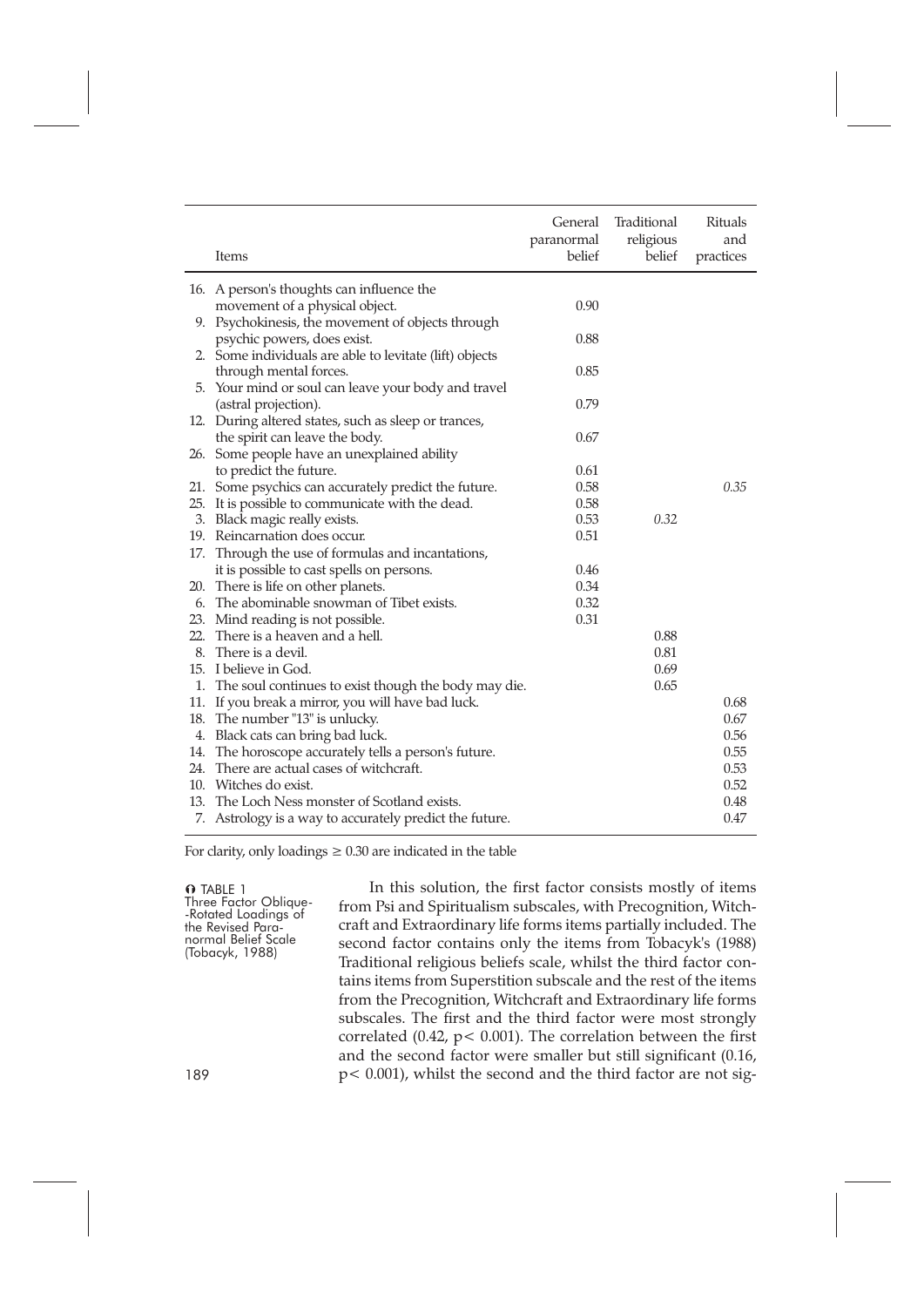MIKLOUŠIĆ, I., MLAČIĆ, B., MILAS, G.: PARANORMAL BELIEFS...

**O** TABLE 2<br>Correlations between

the Five Factor Model<br>and the RPBS seven<br>factor solution

nificantly correlated (0.10,  $p$  > 0.05). The internal consistency reliability estimates (Cronbach alpha) of the three extracted scales ranged from 0.90 for General paranormal belief to 0.84 for Traditional religious belief and 0.80 for Rituals and practices. The reliabilities of seven RPBS subscales calculated according to Tobacyk (1988) were also within acceptable levels, being the highest for Traditional religious beliefs (0.84) and Psi (0.81) while Extraordinary life forms showed rather low reliability (0.53). The Five Factor structure was replicated similarly to previous studies (Mlačić & Goldberg, 2007) with the five factors explaining 47.46% of variance. The reliabilities for each of the Five Factor domains were high, ranging from 0.90 for Conscientiousness to 0.72 for Openness and are comparable to those reported by Mlačić and Goldberg (2007).

# **Correlations of the two RPBS (Tobacyk, 1988) factor solutions and the Five Factor Personality dimensions**

The correlations of personality factors and the scales derived from the seven factor solution (Table 2) show a significant, albeit weak, relationship. As presumed, Conscientiousness, Neuroticism and Openness show highest correlations with paranormal beliefs. More specifically, Conscientiousness confirmed the predictions of being related positively to Traditional religiosity (0.19), and negatively to Psi belief (-0.13). Neuroticism was shown to be positively correlated to Superstition (0.19), Extraordinary life forms (0.16) and Precognition (0.14). Finally, the correlations between personality and paranormal beliefs were the highest for the Openness factor. Its negative relationship with Traditional religious beliefs (-0.25), and positive with belief in Psi (0.16) and Spiritualism (0.25) replicated, to an extent, the findings by Smith et al. (2009). Agreeableness has shown meaningful correlation only with Traditional religious beliefs (0.15).

| Personality factors | T REL     | PSI      | <b>WITC</b> | <b>SUPER</b> | <b>SPIR</b> | RPBS – Seven scales<br>ELF | <b>PREC</b> |
|---------------------|-----------|----------|-------------|--------------|-------------|----------------------------|-------------|
| Extraversion        | 0.05      | $-0.11$  | $-0.07$     | 0.01         | $-0.10$     | $-0.02$                    | $-0.00$     |
| Conscientiousness   | $0.19**$  | $-0.13*$ | $-0.07$     | 0.04         | $-0.11$     | $-0.06$                    | $-0.01$     |
| Agreeableness       | $0.15*$   | $-0.02$  | $-0.04$     | $-0.08$      | $-0.02$     | $-0.11$                    | $-0.06$     |
| Neuroticism         | 0.00      | $-0.04$  | 0.08        | $0.19**$     | 0.08        | $0.16**$                   | $0.14*$     |
| <b>Openness</b>     | $-0.26**$ | $0.16**$ | 0.00        | $-0.02$      | $0.25**$    | 0.09                       | $-0.02$     |

Note. \*p≤0.05; \*\*p≤0.001 (shown in italics); for RPBS: T REL= Traditional religious belief, PSI= Psi, WITC= Witchcraft, SUPER= Superstition, SPIR= Spiritualism; ELF= Extraordinary life forms, PREC= Precognition

However, when examining the correlations of personali-190 ty with the three factor structure of paranormal beliefs (Table 3)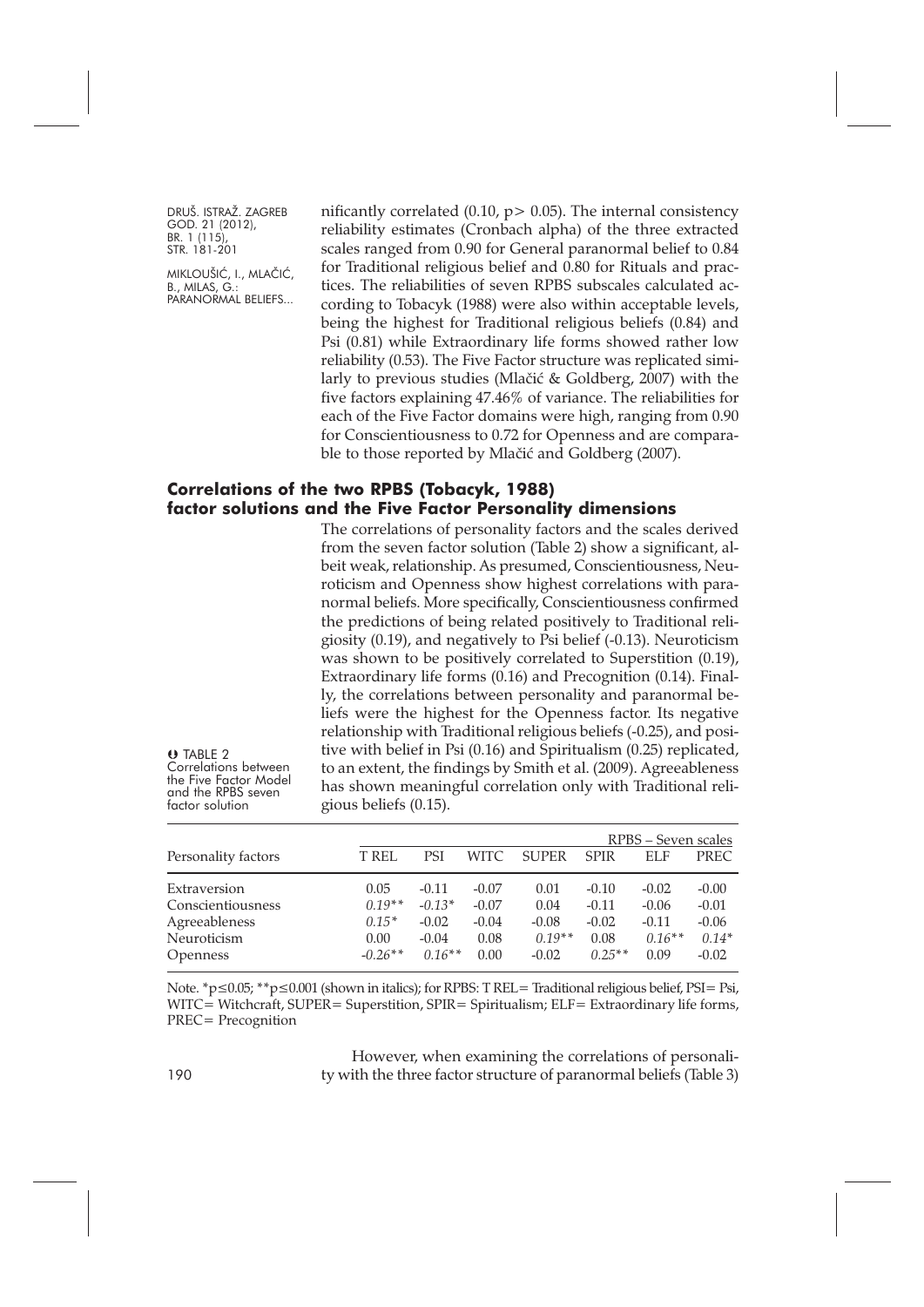| the Five Factor Model<br>and the RPBS three<br>factor solution          | cludes items from both Spirituality and Psi domains. Finally, a<br>significant correlation between Extraversion and GPB emerged<br>in this structure.                                                                                                                                                                                                                                                                                                                           |
|-------------------------------------------------------------------------|---------------------------------------------------------------------------------------------------------------------------------------------------------------------------------------------------------------------------------------------------------------------------------------------------------------------------------------------------------------------------------------------------------------------------------------------------------------------------------|
| $O$ TABLE 3<br>Correlations between                                     | paranormal belief (GPB) factor (-0.13), while the positive rela-<br>tionship with Traditional religious belief (TRB) remained near-<br>ly the same (0.17), as the new factor consisted of all the items<br>from Tobacyk's (1988) Traditional religious beliefs subscale. A-<br>greeableness and Openness preserved their relationship to TRB<br>as well, being 0.13 and -0.25 respectively. Openness was also<br>positively related to the GPB (0.19), presumably since GPB in- |
| MIKLOUŠIĆ, I., MLAČIĆ,<br>B., MILAS, G.:<br>PARANORMAL BELIEFS          | correlates from the seven factor structure. Conscientiousness<br>retained its negative relationship to Psi through the General                                                                                                                                                                                                                                                                                                                                                  |
| DRUŠ. ISTRAŽ. ZAGREB<br>GOD. 21 (2012),<br>BR. 1 (115),<br>STR. 181-201 | the dynamic becomes more evident and easily interpretable.<br>Neuroticism was significantly related to Rituals and practices<br>(RAP) factor (0.23) since that factor subdued all its significant                                                                                                                                                                                                                                                                               |

|                     | RPBS – Three factor solution |           |                  |  |  |  |
|---------------------|------------------------------|-----------|------------------|--|--|--|
| Personality factors | <b>GEN PARA</b>              | TRAD REL  | <b>RIT PRACT</b> |  |  |  |
| Extraversion        | $-0.11*$                     | 0.04      | 0.00             |  |  |  |
| Conscientiousness   | $-0.13*$                     | $0.17**$  | $-0.01$          |  |  |  |
| Agreeableness       | $-0.04$                      | $0.13*$   | $-0.11$          |  |  |  |
| Neuroticism         | 0.03                         | 0.01      | $0.23**$         |  |  |  |
| <b>Openness</b>     | $0.19**$                     | $-0.25**$ | 0.02             |  |  |  |

Note. \*p≤0.05; \*\*p≤0.001 (shown in italics); for RPBS: GEN PARA = General paranormal belief; TRAD REL = Traditional religious belief; RIT PRACT = Rituals and practices

### **DISCUSSION**

In this paper we set out to explore the dimensionality of paranormal beliefs in a Croatian student sample and examine the relations between paranormal beliefs and personality using two of the most widely used and validated measures from both domains. Most of our initial hypotheses regarding relation between personality and paranormal beliefs were proven true, with some of the previously non established relations opening room for novel approaches to the subject. As in most of the previous empirical research on the dimensionality of the RPBS, we were able to replicate the seven factor structure suggested by the authors (Tobacyk & Milford, 1983). The problematic items mostly related to the previously criticized Precognition scale (Lawrence, 1995a) and other items that could be easily misinterpreted as non-paranormal statements (e.g. *There is life on other planets*). However, another, more parsimonious structure of paranormal belief was shown to exist. This finding is in accord with a large number of studies that either presumed a lesser number of factors on the basis of the logi-191 cal analysis (Lawrence, 1995a; 1995b), or empirical studies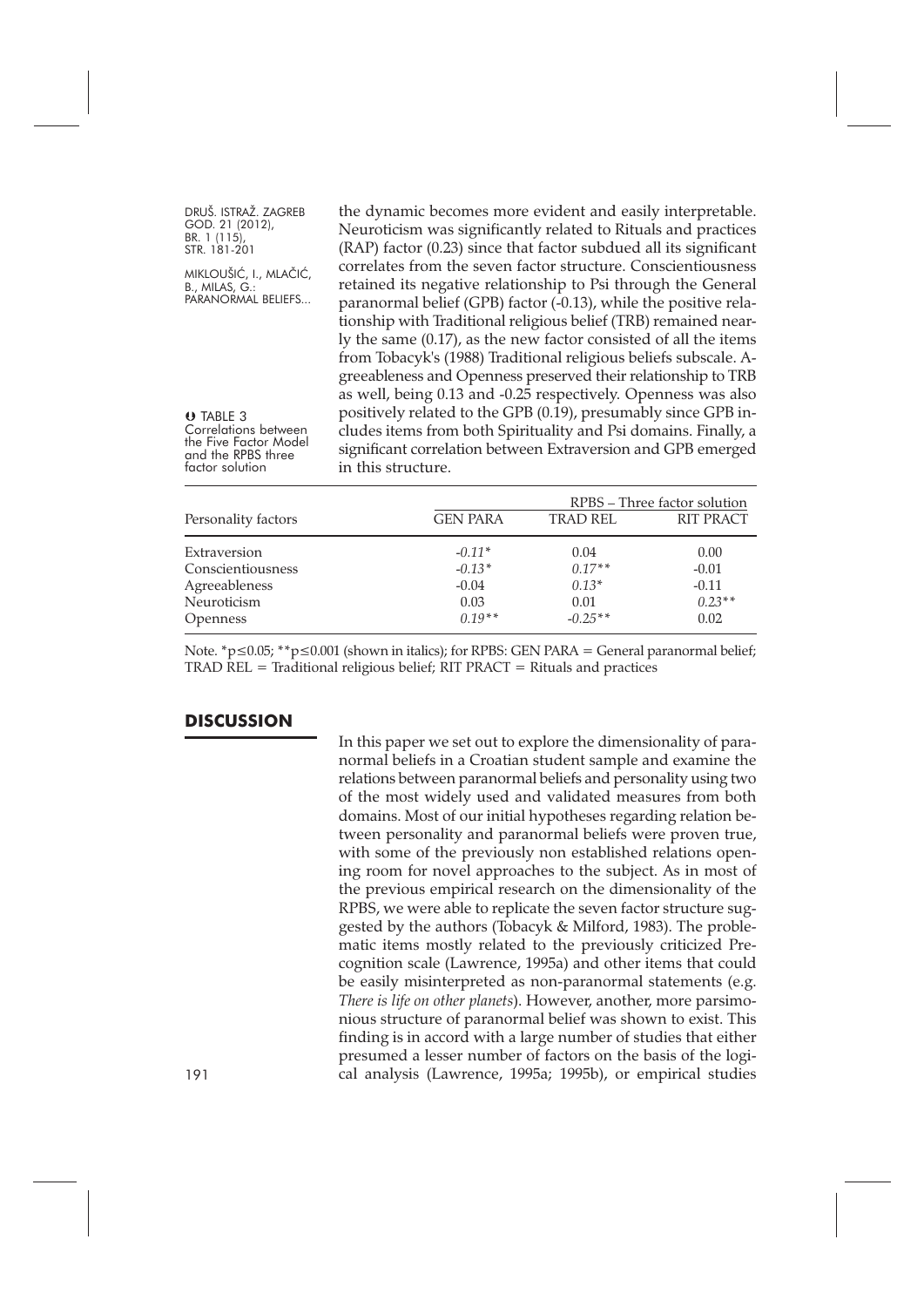MIKLOUŠIĆ, I., MLAČIĆ, B., MILAS, G.: PARANORMAL BELIEFS...

suggesting that a lesser number of factors could provide a better fit of the data (e.g. Hartman, 1999). After analyzing the data, both the Scree test (Cattell, 1966) and parallel analysis (Horn, 1965) suggested the data supported three factors. Upon extracting those factors, we found the items distributed meaningfully and most significantly on the three factors, with no items being left out or having dual projections. This finding was in accord with the proposition by the authors (Tobacyk & Thomas, 1997) that the seven RPBS dimensions do not necessarily represent the "correct" structure of paranormal beliefs, but rather a construction dependent on a socio-cultural context and the level of analysis selected by the investigator. Each of the seven RPBS dimensions can therefore be represented by higher-order dimensions that might prove to be more meaningful and useful in construction of an integrative model of the explored domain (Tobacyk, 1995). Tobacyk & Thomas (1997) also state that together with statistical indicators, the new paranormal belief dimensions should also have a heuristic value and be able to explain important psychological and behavioral processes of the person in order for a dimensionality to be considered relevant. We will therefore address these issues through the findings of this study. In regard to the seven factor structure (Table 2), significant correlations were found between all the personality dimensions we presumed to be related to paranormal beliefs. More specifically, Neuroticism, Conscientiousness and Openness confirmed the hypothesis regarding their relation to Superstition, Traditional religious beliefs, and Psi, respectively. Some results however were not predicted, as for instance the positive relation between Neuroticism and Extraordinary life forms, or the lack of negative correlation between Conscientiousness and the rest of the paranormal belief subscales. The lack of significant relations between Openness and paranormal subscales beyond Spiritualism and Psi were also not predicted, for it was believed that the search for exciting and non conformist ideas, inherent to the Openness factor (McCrae & Costa, 1997), would leave them more prone to such belief as precognition and extraordinary life forms. Findings regarding Agreeableness also did not support fully our hypothesis since it was significantly related only to Traditional religious belief. Taking this into consideration, we can better understand our three factor model and how it might indicate a novel way of understanding the paranormal belief structure and its relation to personality. The newly formed General paranormal belief (GPB) factor consists of Psi and Spiritualism scales, along with other items from the Witchcraft, Precognition and Extraordinary life forms scales that were not explicitly related to a person (i.e. a 192 witch), a system (i.e. astrology) or to an extent to a creature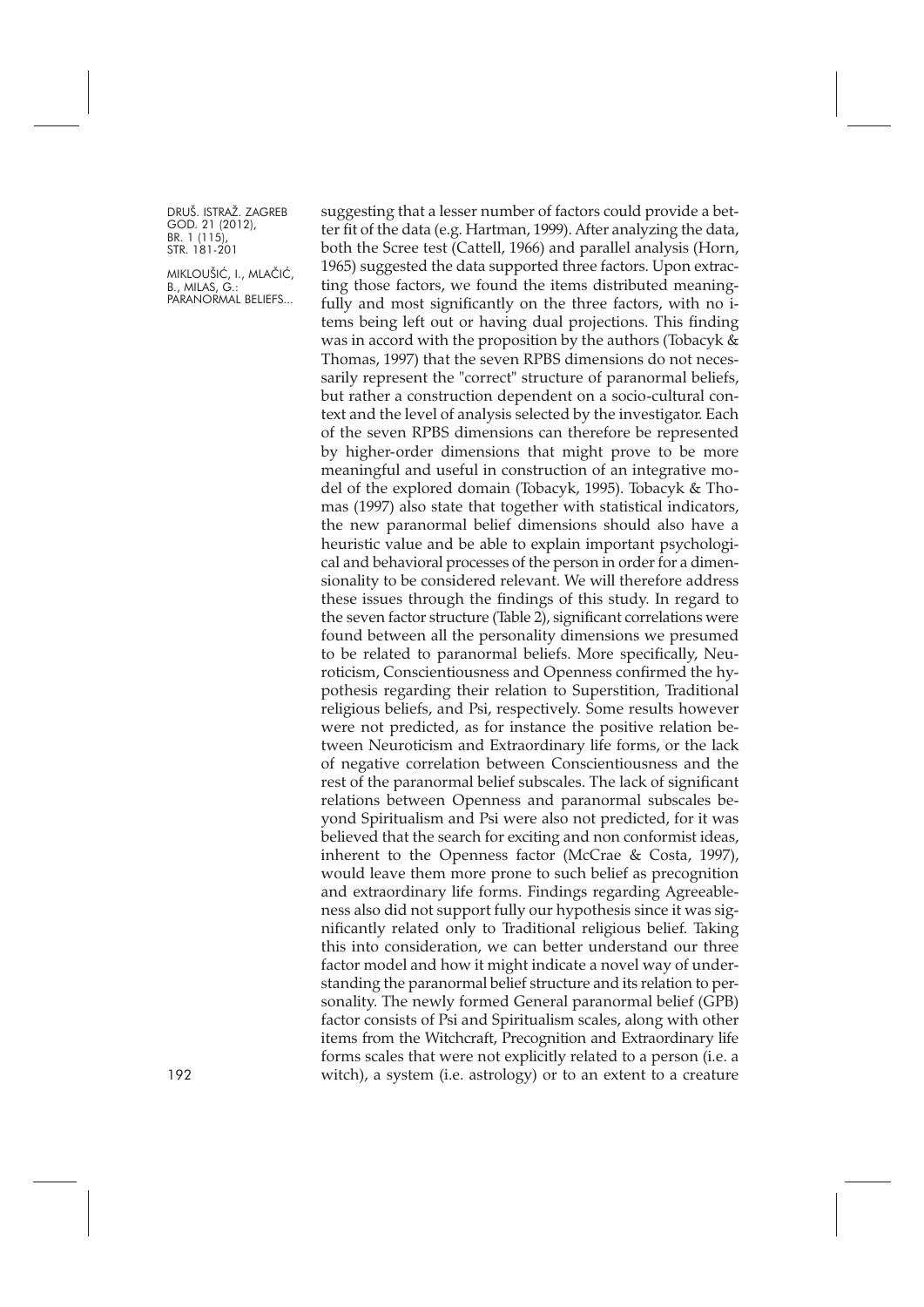MIKLOUŠIĆ, I., MLAČIĆ, B., MILAS, G.: PARANORMAL BELIEFS...

(i.e. Loch Ness monster). Upon reviewing the included items, it is evident how this factor combines all the non explicit paranormal beliefs that focus on an idea of non physical transcendent energy. Traditional religious belief factor retained the items of Tobacyk's Traditional religious beliefs (TRB) scale, indicating a strong independence of religious beliefs from other paranormal beliefs. Finally, Rituals and practices (RAP) factor contains Superstition subscale along with items explicitly depicting Witchcraft (i.e. Witches do exist), divination systems (e.g. Astrology is a way to accurately predict the future) and a cryptozoological creature (i.e. Loch Ness monster). It is worth noticing how this division separated meaningfully the previously questioned scale of Precognition (Lawrence, 1995a) and also implied a structural issue for the Witchcraft scale. Division of the Extraordinary life forms scale however, was treated as a random fluctuation, rather than a meaningful division due to extremely low support for both cryptozoological claims. Bearing all this in mind, the possible significance of personality in explaining the structure of our three factor model can be seen through comparison of the results reported in Tables 2 and 3. There we can see how all dimensions of paranormal belief that were relevant to a single of the three most important personality factors in this relation (i.e. Neuroticism, Conscientiousness and Openness) went on to constitute a higher order paranormal belief factor. The dimensionality of paranormal beliefs could therefore easily be regarded through its relevance to personality. Starting from Neuroticism, it is presumed that the mediator between the two is the need for a sense of understanding and meaning of the physical and social world (Alcock, 1981). Anxious individuals would therefore have a strong need for control. In an attempt to overcome perceived uncertainty in their surroundings, they would be more susceptible to superstitions since they provide an illusory sense of control over life's unpredictable events (Irwin, 2000). This relation between Neuroticism and superstition has been repeatedly confirmed (Williams et al., 2007; Wiseman & Watt, 2004), however, due to the traditional division of scales by Tobacyk (1988), the wider picture could have eluded us. For example, since Neuroticism was related to RAP factor (0.23, p≤0.001), we could hypothesize that this factor represents aspects of paranormal beliefs relevant for anxiousness regulation. It included beliefs in witches and astrology which, along with Superstition, imply a possibility of predicting and controlling the outside world and avoiding negative life outcomes (e.g., knocking on wood, asking for a miracle cure or looking for a job only when Jupiter aligns with Mars). Should we accept that interpretation, it becomes clear how there could 193 be a deeper, more salient structure hidden behind those des-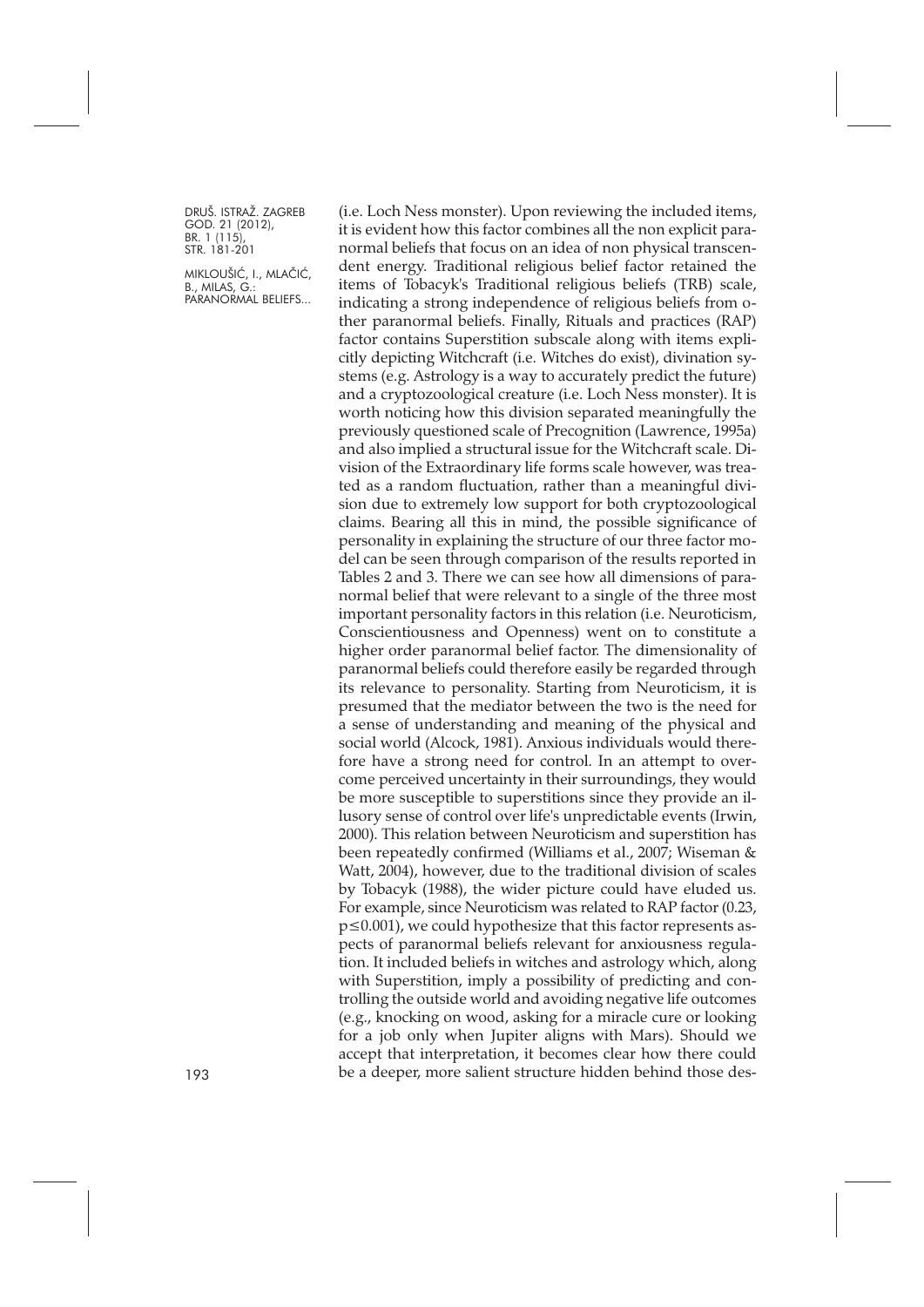MIKLOUŠIĆ, I., MLAČIĆ, B., MILAS, G.: PARANORMAL BELIEFS... criptive paranormal dimensions, and it might very well be related to personality. In regard to Conscientiousness, we have confirmed our hypothesis of positive relation to Traditional religious belief (0.17,  $p \le 0.001$ ). This presumably stems from the characteristics of conscientious people; mainly orderliness, self-discipline, self-control, impulse control, desirability, conformity, restraint (Costa & McCrae, 1992) and even orthodoxy (Saroglou, 2002). Also, since the church explicitly judges all other forms of spiritualism and alternate religiousness, negative relationships of Conscientiousness with General paranormal belief (-0.13, p≤0.005) were rightfully expected. Here again we might see how, by using the three factors, no valuable information in regard to personality was lost as Tobacyk's (1988) original subscale related with Conscientiousness remained intact. Finally, in accordance with our hypothesis, Openness was related to Psi (0.16,  $p \le 0.001$ ) and Spiritualism (0.35,  $p \le 0.001$ ), while being negatively related to Traditional religious beliefs  $(-0.26, p \le 0.001)$ , presumably through receptiveness to new ideas, preference for novelty, intellectual curiosity and liberal values (Costa & McCrae, 1992). This relation was further replicated in the three-factor paranormal structure without loss of meaningful information, as both Psi and Spiritualism formed a unitary factor of General paranormal belief and the Traditional religious beliefs factor remained the same as in the seven factor solution. Although we presumed that Openness would to some extent be related to all paranormal beliefs, it was related only to the subscales later included in the General paranormal belief factor, implying a meaningful, possibly personality driven latent structure that goes beyond simple descriptive categories.

Finally, we propose how an evolutionary viewpoint might prove useful in enlightening this division and its reflection upon personality dimensions. More specifically, we will attempt to view the three factors of paranormal belief and their relation to personality through three currently proposed interpretations of the evolution of paranormal ideation that can roughly be labeled as – byproduct, exaptation and adaptation. It is our belief that only with adopting findings from evolutionary religious studies can we hope to offer a meaningful hierarchical and integrative model of paranormal beliefs, and its relation to personality dimensions. First, we will view it through the research implying the innateness of paranormal beliefs (e.g. Boyer, 1994, 2003; Barrett, 2000). Founded on well defined, cognitive determinants instead of hypothetical ontological domains, this approach utilizes knowledge from developmental, evolutionary and cognitive psychology. Within it, all paranormal, superstitious and magical beliefs are inter-194 preted as a by-product of cognitive processes and as ontolo-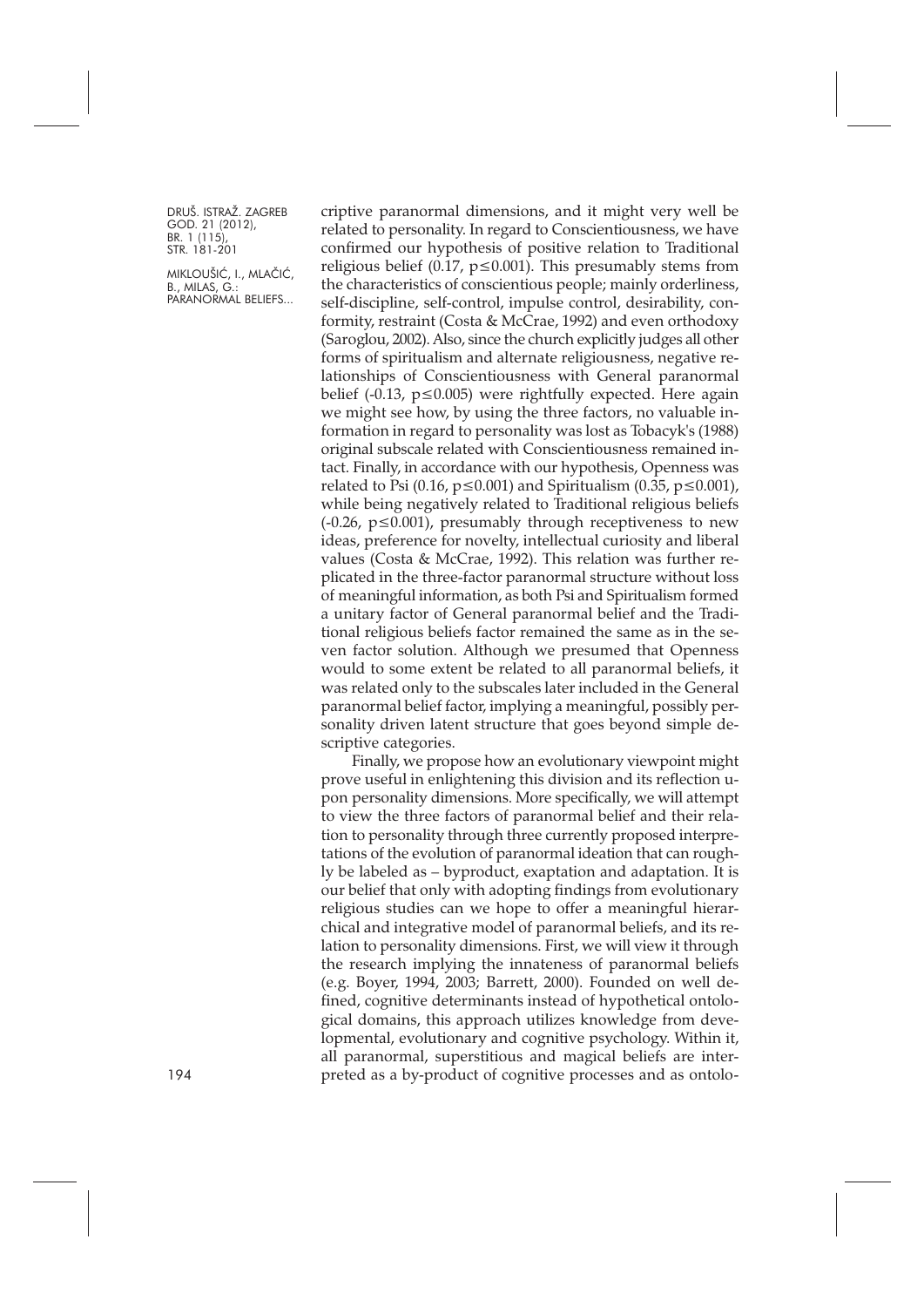MIKLOUŠIĆ, I., MLAČIĆ, B., MILAS, G.: PARANORMAL BELIEFS...

gical confusions of our core knowledge about the world; mainly, our intuitive physics, intuitive biology and intuitive psychology (Lindeman & Aarnio, 2007), implying how they will in some form be present without any social influence or interpersonal need. This concept of ontological confusions, however, precisely sums up the wide variety of paranormal beliefs that are represented in the newly formed General paranormal beliefs dimension. It is interesting to note how certain personality dimensions, mainly Openness, are attracted to this sort of imagination, and still very little is known on the interaction between the personality and our supernaturalizing propensity. On the second level of this evolutionary analysis, we focus on the active role paranormal ideas and beliefs have taken in order to secure meaning to individuals able to perceive them. Norenzayan and Hansen (2006) offer a good example with an evolutionary adoption of the terror management theory (Greenberg et al., 1997), implying how, after evolving to self-consciousness, humans faced paralyzing consequences of fear of death. It is proposed that the most "fit" individuals adapted by using our pre-existing propensity toward supernatural and creating non-realistic but comforting beliefs that allow them to survive or find comfort. Again, a parallel could be drawn to our third factor, Rituals and practices, which seemingly describes precisely that aspect of paranormal beliefs. Its relevance to anxiety control is shown by significant correlation with Neuroticism. Finally, the third level is our capacity for supernatural ideation and its relation to organized religion. This evolutionary view promotes the idea how our ability to perceive a divine force, which prescribed and controlled a set of strict rules, could have been a necessary prerequisite for cooperation and prevention of cheating behavior in large social groups. Thus, our supernaturalizing propensity is viewed as a possible source of fitness in a competitive social and cultural scene (e.g. Alcorta & Sosis, 2005; Bering et al., 2005; Norenzayan & Shariff, 2008; Wilson, 2002). We can see how this aspect of paranormal ideation has also emerged as a distinct factor in our structure (Traditional religious belief), again relating to one specific personality trait; i.e. Conscientiousness. Since the role of, not only paranormal beliefs, but also personality dimensions is already recognized through an evolutionary perspective (Buss, 1991, 2009), this relation might prove relevant and it is our suggestion for it to be further explored in the future. If a division of paranormal beliefs, according to the above stated evolutionary perspectives, is to be confirmed, we might finally approach a broad and meaningful theory of paranormal beliefs, as well as shed more light on evolutionary origins of personality structure. 195 This integration could also once more enable us to conclude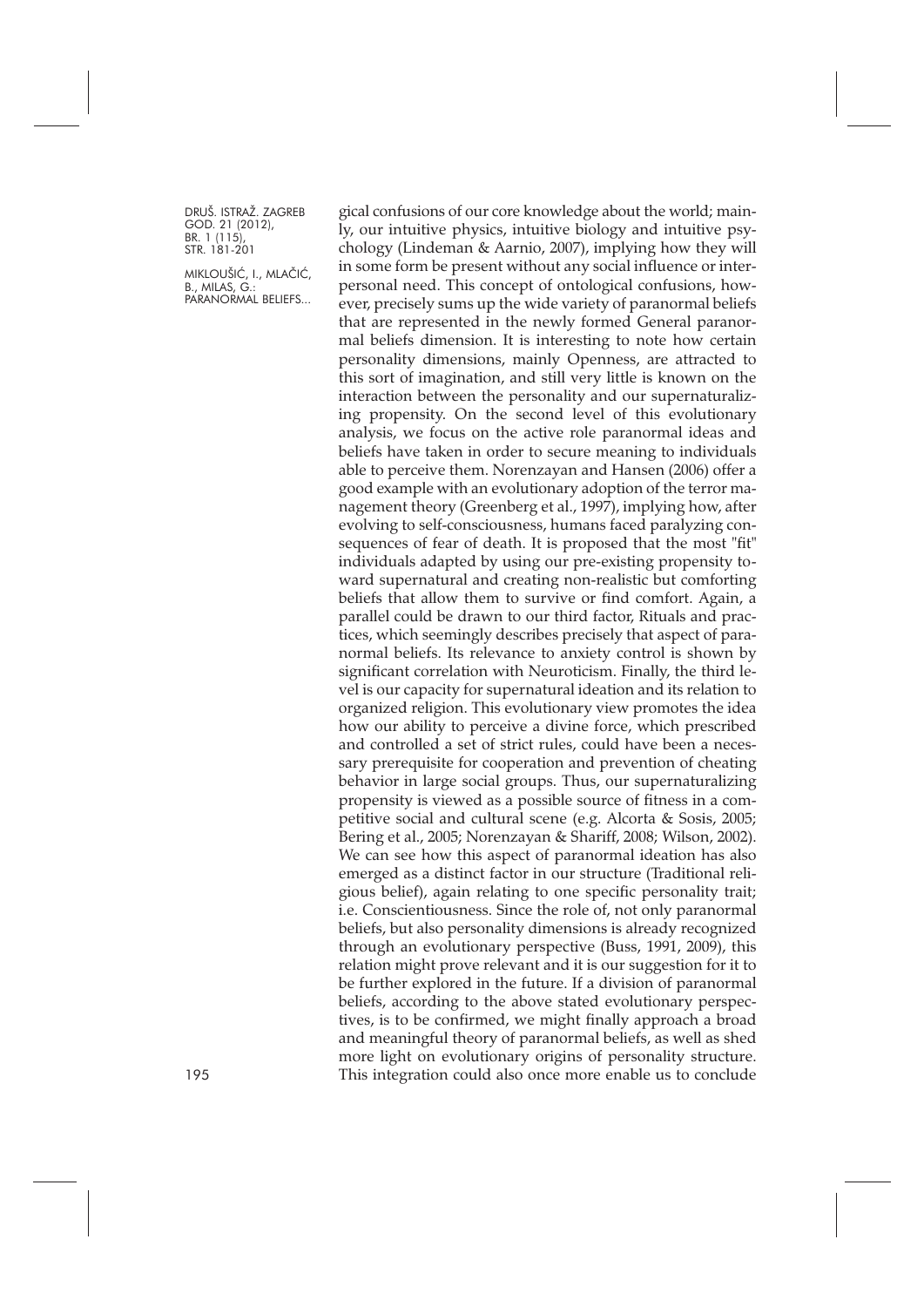MIKLOUŠIĆ, I., MLAČIĆ, B., MILAS, G.: PARANORMAL BELIEFS... how, as Dobzhansky (1973) once stated for biology – nothing in psychology makes sense except in the light of evolution.

There are however some limitations to our study. First and foremost, we point to the limitations of our sample, all being drawn from a rather young and educated population, who for various educational and intellectual reasons might approach the subject of paranormal beliefs in a specific manner. Furthermore, our conclusions were both determined and limited by the measures used. Although the RPBS captures a wide sample of paranormal beliefs, there is a good reason to believe that many of those beliefs are left out, as for example alternative medicine beliefs, various omens of luck, vital energy beliefs and even food related paranormal beliefs (Lindeman & Aarnio, 2006; Lindeman et al., 2000). Further studies should work towards implementation of both global and culture specific items in order to provide more validity to these conclusions. As for personality, a facet level approach might prove useful in plotting specific mechanisms within a trait, responsible for paranormal belief acquisition. Also, we must note how the relations between the two domains were modest; making the exploration on a wider sample and the use of more specific, facet level measures even more necessary. Finally, since our theoretical venture in this paper to an extent surpasses the implications of our data, it is evident that a more intensive work on this aspect of paranormal belief is needed, and the integration of the two strongly emerging fields of cognitive and evolutionary psychology with the psychology of individual differences seems to be a promising path. Apart from personality measures, future researchers into this evolutionary-individualist paradigm would do well to include other already well explored and evolutionary relevant factors (e.g. intelligence, gender, mating value, etc.) Hopefully, it will be able to bring us closer to understanding this complex and intriguing human characteristic and help us finally enlighten what Sagan (1995) prosaically depicted as the "demon haunted world".

# **REFERENCES**

Alcock, J. E. (1981), *Parapsychology: Science or Magic? A Psychological Perspective*, Elmsford, Pergamon Press.

Alcock, J. E. and Otis, L. P. (1980), Critical Thinking and Belief in the Paranormal. *Psychological Reports*, 46: 479-482. [doi:10.2466/pr0.1980.](http://dx.doi.org/10.2466/pr0.1980.46.2.479) [46.2.479](http://dx.doi.org/10.2466/pr0.1980.46.2.479)

Alcorta, C. S. and Sosis, R. (2005), Ritual, Emotion, and Sacred Symbols: The Evolution of Religion as an Adaptive Complex. *Human Nature*, 16 (4): 323-359. [doi:10.1007/s12110-005-1014-3](http://dx.doi.org/10.1007/s12110-005-1014-3)

Barrett, J. L. (2000), Exploring the Natural Foundations of Religion. *Trends in Cognitive Science*, 4 (1): 29-34. [doi:10.1016/S1364-6613\(99\)](http://dx.doi.org/10.1016/S1364-6613(99)01419-9) 196 [01419-9](http://dx.doi.org/10.1016/S1364-6613(99)01419-9)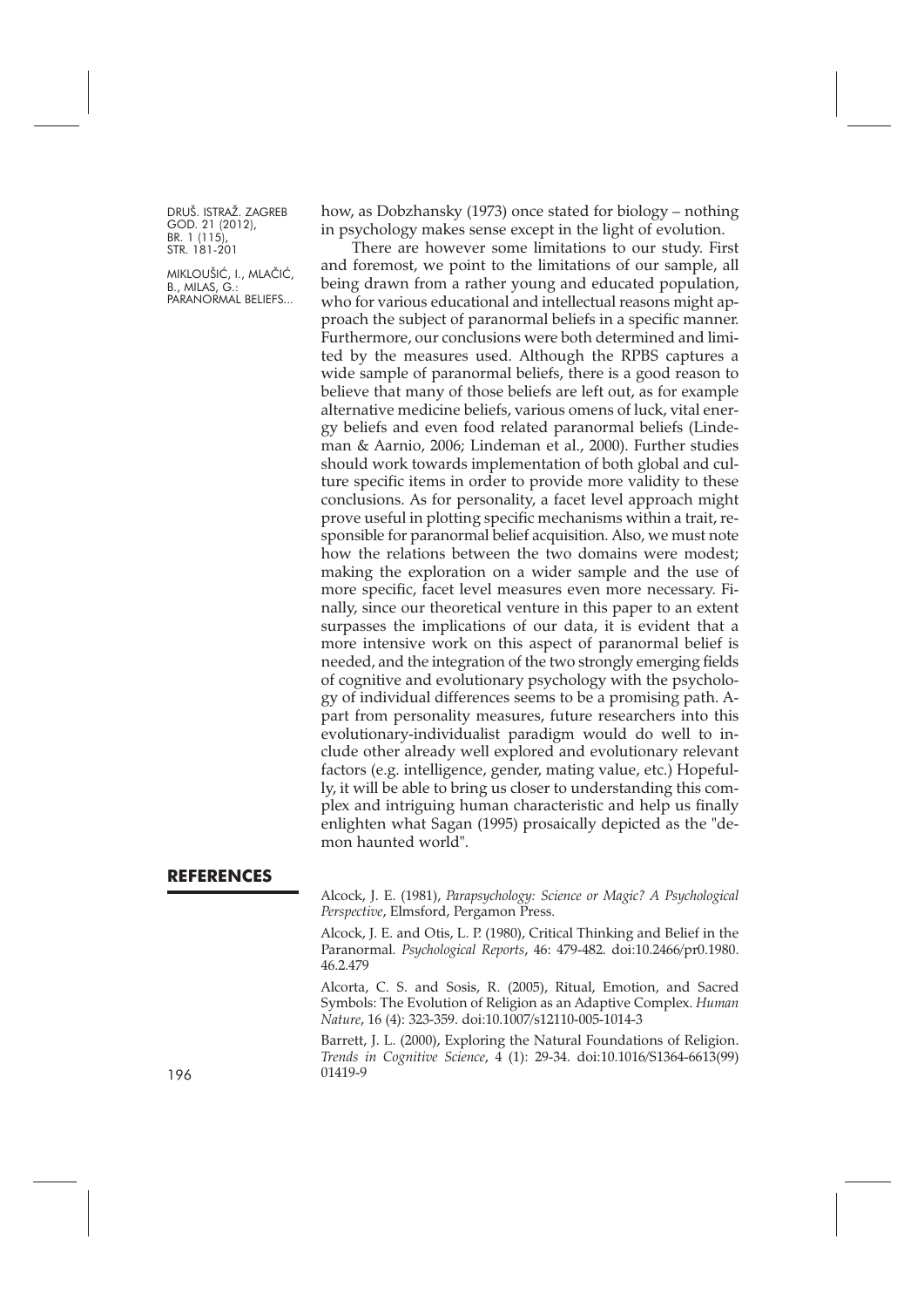MIKLOUŠIĆ, I., MLAČIĆ, B., MILAS, G.: PARANORMAL BELIEFS...

Bering, J. M., McLeod, K. A. and Shackelford, T. K. (2005), Reasoning about Dead Agents Reveals Possible Adaptive Trends. *Human Nature*, 16 (4): 360-381. [doi:10.1007/s12110-005-1015-2](http://dx.doi.org/10.1007/s12110-005-1015-2)

Boyer, P. (1994), *The Naturalness of Religious Ideas. A Cognitive Theory of Religion*, Berkeley-Los Angeles, University of California Press.

Boyer, P. (2003), Religious Thought and Behaviour as By-Products of Brain Function. *Trends in Cognitive Sciences*, 7 (3): 119-124. [doi:10.](http://dx.doi.org/10.1016/S1364-6613(03)00031-7) [1016/S1364-6613\(03\)00031-7](http://dx.doi.org/10.1016/S1364-6613(03)00031-7)

Buss, D. M. (1991), Evolutionary Personality Psychology. *Annual Review of Psychology*, 42: 459-491. [doi:10.1146/annurev.ps.42.020191.002331](http://dx.doi.org/10.1146/annurev.ps.42.020191.002331)

Buss, D. M. (2009), How Can Evolutionary Psychology Successfully Explain Personality and Individual Differences? *Perspectives on Psychological Science*, 4 (4): 359-366. [doi:10.1111/j.1745-6924.2009.01138.x](http://dx.doi.org/10.1111/j.1745-6924.2009.01138.x)

Cattell, R. B. (1966), The Scree Test for the Number of Factors. *Multivariate Behaviour Research*, 1 (2): 245-276. [doi:10.1207/s15327906mbr](http://dx.doi.org/10.1207/s15327906mbr0102_10) [0102\\_10](http://dx.doi.org/10.1207/s15327906mbr0102_10)

Coon, D. J. (1992), Testing the Limits of Sense and Science: American Experimental Psychologists Combat Spiritualism, 1880-1920. *American Psychologist*, 47 (2): 143-151. [doi:10.1037//0003-066X.47.2.143](http://dx.doi.org/10.1037//0003-066X.47.2.143)

Costa, P. T. and McCrae, R. R. (1992), *Revised NEO Personality Inventory (NEO-PI-R) and the NEO Five Factor Inventory (NEO-FFI) Professional Manual*. Odessa, FL, Psychological Assessment Resources.

Díaz-Vilela, L. Y. and Álvarez-González, C. J. (2004), Differences in Paranormal Beliefs across Fields of Study from a Spanish Adaptation of Tobacyk´s RPBS. *Journal of Parapsychology*, 68 (2): 405-421.

Dobzhansky, T. (1973), Nothing in Biology Makes Sense Except in the Light of Evolution. *The American Biology Teacher*, 35: 125-129.

Egan, V., Auty, J., Miller, R., Ahmadi, S., Richardson, C. and Gargan, I. (1999), Sensational Interests and General Personality Traits. *The Journal of Forensic Psychiatry*, 10 (3): 567-582. [doi:10.1080/09585189908402160](http://dx.doi.org/10.1080/09585189908402160)

Eysenck, H. J. (1991), Dimensions of Personality: 16, 5, or 3? – Criteria for a Taxonomic Paradigm. *Personality and Individual Differences*, 12 (8): 773-790. [doi:10.1016/0191-8869\(91\)90144-Z](http://dx.doi.org/10.1016/0191-8869(91)90144-Z)

Fichten, C. S. and Sunerton, B. (1983), Popular Horoscopes and the "Barnum Effect." *Journal of Psychology*, 114 (1): 123-134. [doi:10.1080/](http://dx.doi.org/10.1080/00223980.1983.9915405) [00223980.1983.9915405](http://dx.doi.org/10.1080/00223980.1983.9915405)

Gallagher, C., Kumar, V. K. and Pekala, R. J. (1994), The Anomalous Experiences Inventory: Reliability and Validity. *Journal of Parapsychology*, 58: 402-428.

Goldberg, L. R., Johnson, J. A., Eber, H. W., Hogan, R., Ashton, M. C., Cloninger, C. R. and Gough, H. G. (2006), The International Personality Item Pool and the Future of Public-Domain Personality Measures. *Journal of Research in Personality*, 40 (1): 84-96. [doi:10.1016/j.jrp.](http://dx.doi.org/10.1016/j.jrp.2005.08.007) [2005.08.007](http://dx.doi.org/10.1016/j.jrp.2005.08.007)

Goulding, A. (2005), Healthy Schizotypy in a Population of Paranormal Believers and Experients. *Personality and Individual Differences*, 38 197 (5): 1069-1083. [doi:10.1016/j.paid.2004.07.006](http://dx.doi.org/10.1016/j.paid.2004.07.006)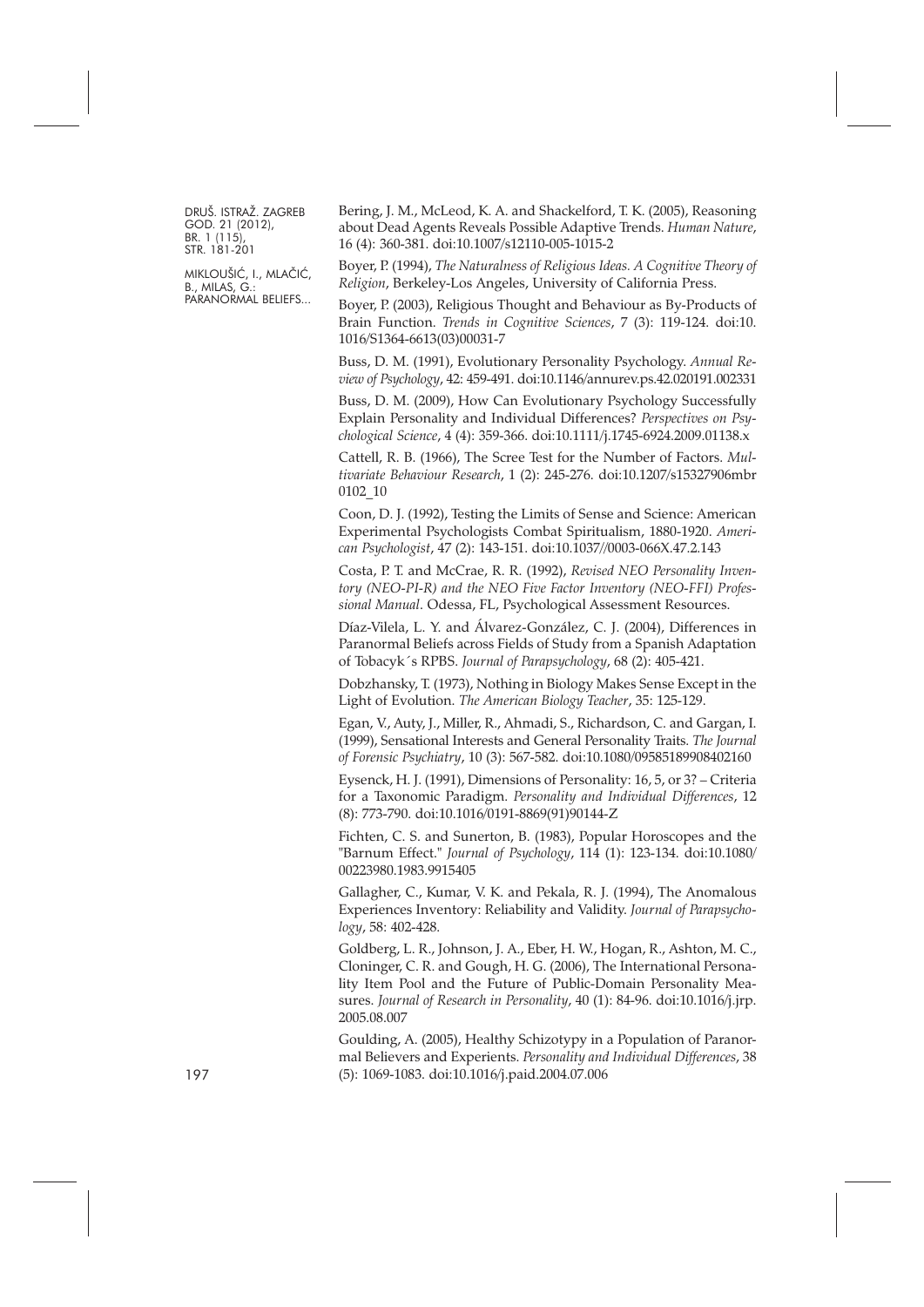MIKLOUŠIĆ, I., MLAČIĆ, B., MILAS, G.: PARANORMAL BELIEFS... Gračanin, A., Kardum, I. and Krapić, N. (2004), Odnos pridjevske i upitničke mjere dimenzija petofaktorskog modela ličnosti [The Relation between Adjective and Questionnaire Measures of the Five Factor Model of Personality Dimensions]. *Psihologijske teme*, 13 (1): 33-46.

Greenberg, J., Solomon, S. and Pyszczynski, T. (1997), Terror Management Theory of Self-Esteem and Cultural Worldviews: Empirical Assessments and Conceptual Refinements. *Advances in Experimental Social Psychology*, 29: 61-139. [doi:10.1016/S0065-2601\(08\)60016-7](http://dx.doi.org/10.1016/S0065-2601(08)60016-7)

Hartman, S. E. (1999), Another View of the Paranormal Belief Scale. *The Journal of Parapsychology*, 63 (2): 131-141.

Horn, J. L. (1965), A Rationale and Test for the Number of Factors in Factor Analysis. *Psychometrika*, 30 (2): 179-185. [doi:10.1007/BF02289447](http://dx.doi.org/10.1007/BF02289447)

*International Personality Item Pool. A Scientific Collaboratory for the Development of Advanced Measures of Personality Traits and Other Individual Differences*. [http://ipip.ori.org/](http://dx.doi.org/10.1007/BF02289447) (19. 2. 2010)

Irwin, H. J. (1993), Belief in the Paranormal: A Review of the Empirical Literature. *Journal of the American Society for Psychical Research*, 87  $(1): 1-39.$ 

Irwin, H. J. (2000), Belief in the Paranormal and a Sense of Control over Life. *European Journal of Parapsychology*, 15: 68-78.

Irwin, H. J. (2009), *The Psychology of Paranormal Belief: A Researcher's Handbook*, Hertfordshire, University of Hertfordshire Press.

Lange, R., Irwin, H. J. and Houran, J. (2000), Top-Down Purification of Tobacyk's Revised Paranormal Belief Scale. *Personality and Individual Differences*, 29 (1): 131-156. [doi:10.1016/S0191-8869\(99\)00183-X](http://dx.doi.org/10.1016/S0191-8869(99)00183-X)

Lawrence, T. R. (1995a), How Many Factors of Paranormal Belief are There?: A Critique of the PBS. *Journal of Parapsychology*, 58: 3-25.

Lawrence, T. R. (1995b), Moving on from the Paranormal Belief Scale: A Final Reply to Tobacyk. *Journal of Parapsychology*, 59: 131-140.

Lawrence, T. R. and De Cicco, P. (1997), The Factor Structure of the Paranormal Belief Scale: More Evidence in Support of the Oblique Five. *Journal of Parapsychology*, 61 (3): 243-251.

Lawrence, T. R., Roe, C. A. and Williams, C. (1997), Confirming the Factor Structure of the Paranormal Beliefs Scale: Big Orthogonal Seven or Oblique Five? *The Journal of Parapsychology*, 61 (1): 13-31.

Lindeman, M. and Aarnio, K. (2006), Paranormal Beliefs: Their Dimensionality and Correlates. *European Journal of Personality*, 20 (7): 585-602. [doi:10.1002/per.608](http://dx.doi.org/10.1002/per.608)

Lindeman, M. and Aarnio, K. (2007), Superstitious, Magical, and Paranormal Beliefs: An Integrative Model. *Journal of Research in Personality*, 41 (4): 731-744. [doi:10.1016/j.jrp.2006.06.009](http://dx.doi.org/10.1016/j.jrp.2006.06.009)

Lindeman, M., Keskivaara, P. and Roschier, M. (2000), Assessment of Magical Beliefs about Food and Health. *Journal of Health Psychology*, 5 (2): 195-209. [doi:10.1177/135910530000500210](http://dx.doi.org/10.1177/135910530000500210)

MacDonald, D. A. (2000), Spirituality: Description, Measurement, and Relation to the Five Factor Model of Personality. *Journal of Personality*, 198 68 (1): 153-197. [doi:10.1111/1467-6494.t01-1-00094](http://dx.doi.org/10.1111/1467-6494.t01-1-00094)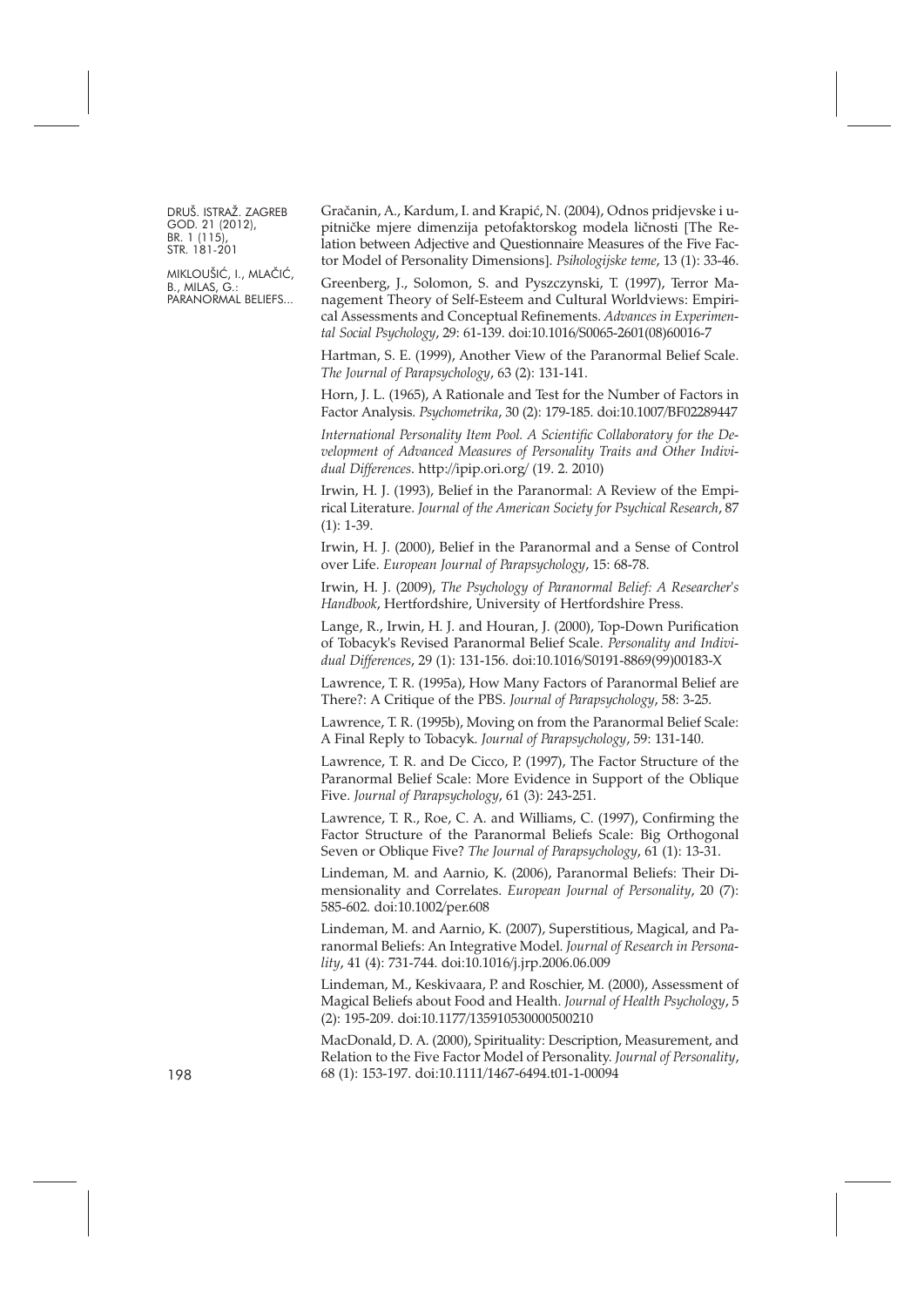MIKLOUŠIĆ, I., MLAČIĆ, B., MILAS, G.: PARANORMAL BELIEFS... Marinović Jerolimov, D. (2005), Tradicionalna religioznost u Hrvatskoj 2004.: između kolektivnoga i individualnoga [Traditional Religiosity in Croatia in 2004: Between the Collective and Individual. *Sociologija sela*, 43 (2): 303-338.

McCrae, R. R. and Costa, P. T., Jr. (1997), Conceptions and Correlates of Openness to Experience. In: R. Hogan, J. A. Johnson and S. R. Briggs (Eds.), *Handbook of Personality Psychology* (pp. 825-847). Orlando, FL: Academic Press. [doi:10.1016/B978-012134645-4/50032-9](http://dx.doi.org/10.1016/B978-012134645-4/50032-9)

Mlačić, B. and Goldberg, L. R. (2007), An Analysis of a Cross-Cultural Personality Inventory: The IPIP Big-Five Factor Markers in Croatia. *Journal of Personality Assessment*, 88 (2): 168-177. [doi:10.1080/00223890](http://dx.doi.org/10.1080/00223890701267993) [701267993](http://dx.doi.org/10.1080/00223890701267993)

Moore, D. W. (2005.), *Three in Four Americans Believe in Paranormal*. Gallup Poll, Princeton, NJ: Gallup. [http://www.gallup.com/poll/16915/](http://www.gallup.com/poll/16915/Three-Four-Americans-Believe-Paranormal.aspx) [Three-Four-Americans-Believe-Paranormal.aspx](http://www.gallup.com/poll/16915/Three-Four-Americans-Believe-Paranormal.aspx) (16. 4. 2010)

Norenzayan, A. and Hansen, I. G. (2006), Belief in Supernatural Agents in the Face of Death. *Personality and Social Psychology Bulletin*, 32 (2): 174-187. [doi:10.1177/0146167205280251](http://dx.doi.org/10.1177/0146167205280251)

Norenzayan, A. and Shariff, A. F. (2008), The Origin and Evolution of Religious Prosociality. *Science*, 322 (5898): 58-62. [doi:10.1126/science.](http://dx.doi.org/10.1126/science.1158757) [1158757](http://dx.doi.org/10.1126/science.1158757)

Rattet, S. L. and Bursik, K. (2001), Investigating the Personality Correlates of Paranormal Belief and Precognitive Experience. *Personality and Individual Differences*, 31 (3): 433-444. [doi:10.1016/S0191-](http://dx.doi.org/10.1016/S0191-8869(00)00148-3) [8869\(00\)00148-3](http://dx.doi.org/10.1016/S0191-8869(00)00148-3)

Sagan, C. (1995), *The Demon-Haunted World: Science as a Candle in the Dark*, New York, Random House.

Saroglou, V. (2002), Religion and the Five Factors of Personality: A Meta- -Analytic Review. *Personality and Individual Differences*, 32 (1): 15-25. [doi:10.1016/S0191-8869\(00\)00233-6](http://dx.doi.org/10.1016/S0191-8869(00)00233-6)

Saroglou, V. and Jaspard, J.-M. (2000), Personality and Religion: From Eysenck's Taxonomy to the Five-Factor Model. *Archive for the Psychology of Religion*, 23 (1): 41-70. [doi:10.1163/157361200X00050](http://dx.doi.org/10.1163/157361200X00050)

Saucier, G. (1992), Openness versus Intellect: Much Ado about Nothing? *European Journal of Personality*, 6 (5): 381-386. [doi:10.1002/per](http://dx.doi.org/10.1002/per.2410060506) [.2410060506](http://dx.doi.org/10.1002/per.2410060506)

Saucier, G. (2000), Isms and the Structure of Social Attitudes. *Journal of Personality and Social Psychology*, 78 (2): 366-385. [doi:10.1037//0022-3514.](http://dx.doi.org/10.1037//0022-3514.78.2.366) [78.2.366](http://dx.doi.org/10.1037//0022-3514.78.2.366)

Saucier, G. and Skrzypińska, K. (2006), Spiritual But Not Religious? Evidence for Two Independent Dispositions. *Journal of Personality*, 74 (5): 1257-1292. [doi:10.1111/j.1467-6494.2006.00409.x](http://dx.doi.org/10.1111/j.1467-6494.2006.00409.x)

Smith, C. L., Johnson, J. L. and Hathaway, W. (2009), Personality Contributions to Belief in Paranormal Phenomena. *Individual Differences Research*, 7: 85-96.

Thalbourne, M. A. (1994), Belief in the Paranormal and Its Relationship to Schizophrenia-Relevant Variables: A Confirmatory Study. *British Journal of Clinical Psychology*, 33 (1): 78-80. [doi:10.1111/j.2044-](http://dx.doi.org/10.1111/j.2044-8260.1994.tb01097.x) 199 [8260.1994.tb01097.x](http://dx.doi.org/10.1111/j.2044-8260.1994.tb01097.x)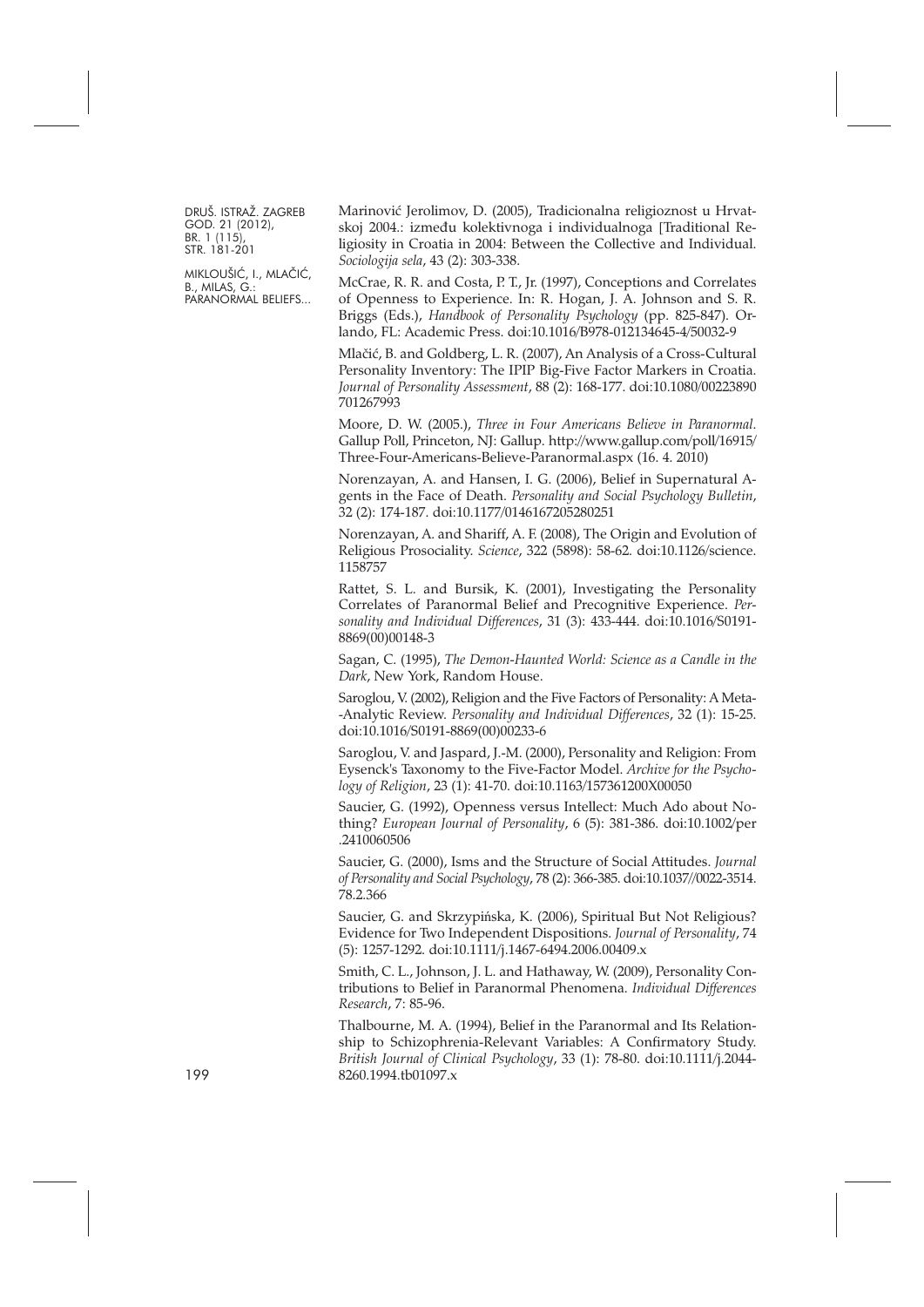MIKLOUŠIĆ, I., MLAČIĆ, B., MILAS, G.: PARANORMAL BELIEFS... Thalbourne, M. A. and Delin, P. S. (1993), A New Instrument for Measuring the Sheep-Goat Variable: Its Psychometric Properties and Factor Structure. *Journal of the Society for Psychical Research*, 59: 172-186.

Thalbourne, M. A., Dunbar, K. A. and Delin, P. S. (1995), An Investigation into Correlates of Belief in the Paranormal. *Journal of the Society for Physical Research*, 89: 215-231.

Thalbourne, M. A. and French, C. C. (1995), Paranormal Belief, Manic-Depressiveness, and Magical Ideation: A Replication. *Personality and Individual Differences*, 18 (2): 291-292. [doi:10.1016/0191-8869](http://dx.doi.org/10.1016/0191-8869(94)00146-J) [\(94\)00146-J](http://dx.doi.org/10.1016/0191-8869(94)00146-J)

Thalbourne, M. A. and Haraldsson, E. (1980), Personality Characteristics of Sheep and Goats. *Personality and Individual Differences*, 1 (2): 180-185. [doi:10.1016/0191-8869\(80\)90040-9](http://dx.doi.org/10.1016/0191-8869(80)90040-9)

Tobacyk, J. J. (1982), Paranormal Belief and Trait Anxiety. *Psychological Reports*, 51: 861-862. [doi:10.2466/pr0.1982.51.3.861](http://dx.doi.org/10.2466/pr0.1982.51.3.861)

Tobacyk, J. J. (1988), *A Revised Paranormal Belief Scale*, Unpublished manuscript, Louisiana Tech University, Ruston, LA.

Tobacyk, J. J. (1995), Final Thoughts on Issues in the Measurement of Paranormal Beliefs. *Journal of Parapsychology*, 59: 141-145.

Tobacyk, J. J. and Milford, G. (1983), Belief in Paranormal Phenomena: Assessment Instrument Development and Implications for Personality Functioning. *Journal of Personality and Social Psychology*, 44 (5): 1029-1037. [doi:10.1037//0022-3514.44.5.1029](http://dx.doi.org/10.1037//0022-3514.44.5.1029)

Tobacyk, J. J. and Mitchell, T. (1987), Out-of-Body Experience Status as a Moderator of Effects of Narcissism on Paranormal Beliefs. *Psychological Reports*, 60: 440-442. [doi:10.2466/pr0.1987.60.2.440](http://dx.doi.org/10.2466/pr0.1987.60.2.440)

Tobacyk, J. J., Nagot, E. and Mitchell, T. (1989), Prediction of Future Events Scale: Assessment of Beliefs about Predicting the Future. *The Journal of Social Psychology*, 129 (6): 819-823. [doi:10.1080/00224545.](http://dx.doi.org/10.1080/00224545.1989.9712090) [1989.9712090](http://dx.doi.org/10.1080/00224545.1989.9712090)

Tobacyk, J. J. and Thomas, A. (1997), How the Big Orthogonal Seven is Really the Oblique Seven. *Journal of Parapsychology*, 61: 337-342.

Tobacyk, J. J. and Wilkinson, L. V. (1990), Magical Thinking and Paranormal Beliefs. *Journal of Social Behavior and Personality*, 5: 255-264.

Williams, E., Francis, L. J. and Robbins, M. (2007), Personality and Paranormal Belief: A Study among Adolescents. *Pastoral Psychology*, 56 (1): 9-14. [doi:10.1007/s11089-007-0094-x](http://dx.doi.org/10.1007/s11089-007-0094-x)

Wilson, D. S. (2002), *Darwin's Cathedral: Evolution, Religion, and the Nature of Society*, Chicago, IL, University of Chicago Press.

Windholz, G. and Diamant, L. (1974), Some Personality Traits of Believers in Extraordinary Phenomena. *Bulletin of the Psychonomic Society*, 3: 125-126.

Wiseman, R. and Watt, C. (2004), Measuring Superstitious Belief: Why Lucky Charms Matter. *Personality and Individual Differences*, 37 (8): 1533-1541. [doi:10.1016/j.paid.2004.02.009](http://dx.doi.org/10.1016/j.paid.2004.02.009)